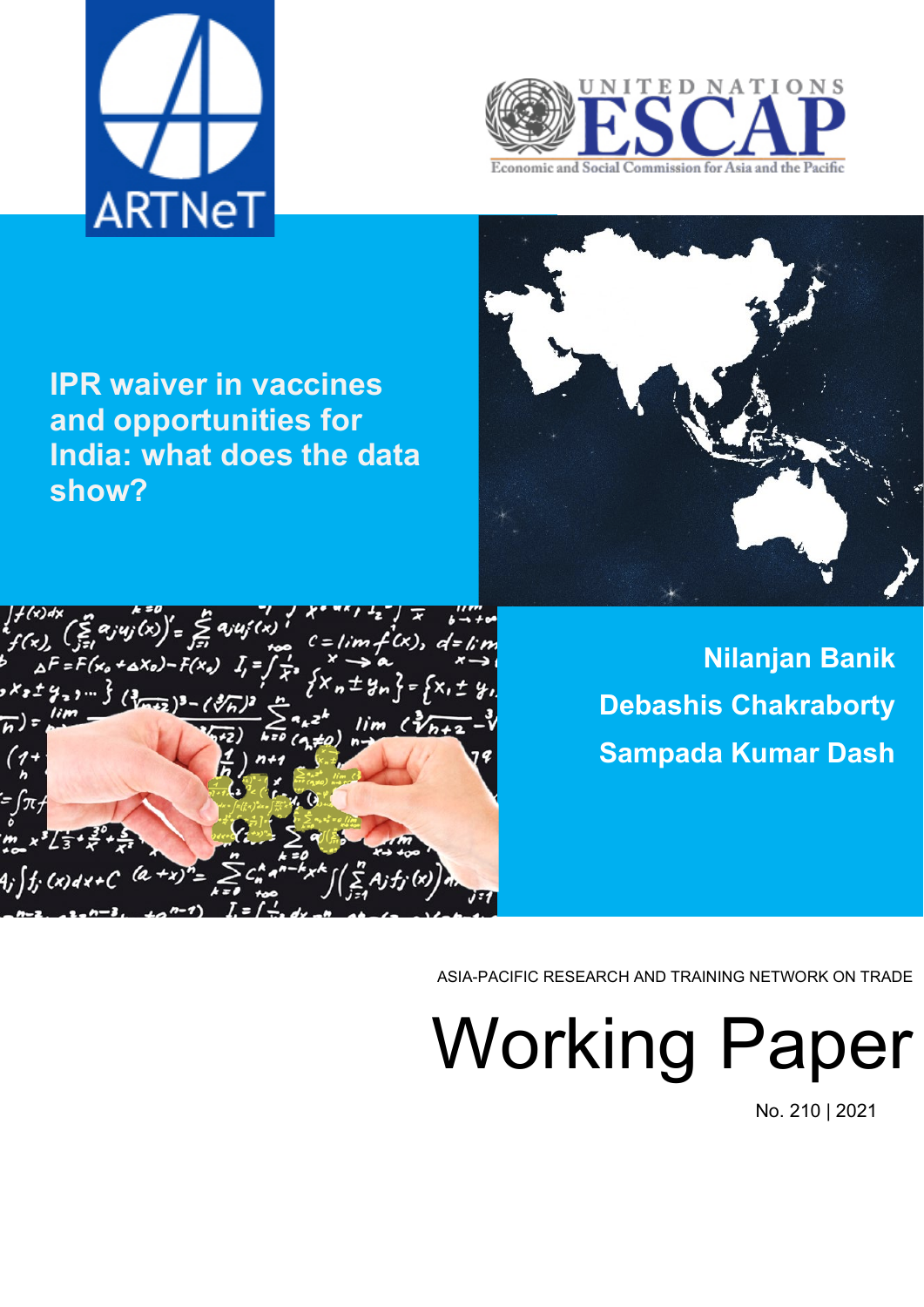The Asia-Pacific Research and Training Network on Trade (ARTNeT) is an open regional network of research and academic institutions specializing in international trade policy and facilitation issues. ESCAP, WTO and UNCTAD, as key core network partners, and a number of bilateral development partners, provide substantive and/or financial support to the network. The Trade, Investment and Innovation Division of ESCAP, the regional branch of the United Nations for Asia and the Pacific, provides the Secretariat of the network and a direct regional link to trade policymakers and other international organizations.

The ARTNeT Working Paper Series disseminates the findings of work in progress to encourage the exchange of ideas about trade issues. An objective of the series is to publish the findings quickly, even if the presentations are less than fully polished. ARTNeT Working Papers are available online at [https://artnet.unescap.org.](https://artnet.unescap.org/) All material in the Working Papers may be freely quoted or reprinted, but acknowledgment is requested together with a copy of the publication containing the quotation or reprint. The use of the Working Papers for any commercial purpose, including resale, is prohibited.

## **Disclaimer:**

The designations employed and the presentation of the material in this Working Paper do not imply the expression of any opinion whatsoever on the part of the Secretariat of the United Nations concerning the legal status of any country, territory, city or area, or of its authorities, or concerning the delimitation of its frontiers or boundaries. Where the designation "country or area" appears, it covers countries, territories, cities or areas. Bibliographical and other references have, wherever possible, been verified. The United Nations bears no responsibility for the availability or functioning of URLs. The views expressed in this publication are those of the author(s) and do not necessarily reflect the views of the United Nations. The opinions, figures and estimates set forth in this publication are the responsibility of the author(s) and should not necessarily be considered as reflecting the views or carrying the endorsement of the United Nations. Any errors are the responsibility of the author(s). The mention of firm names and commercial products does not imply the endorsement of the United Nations.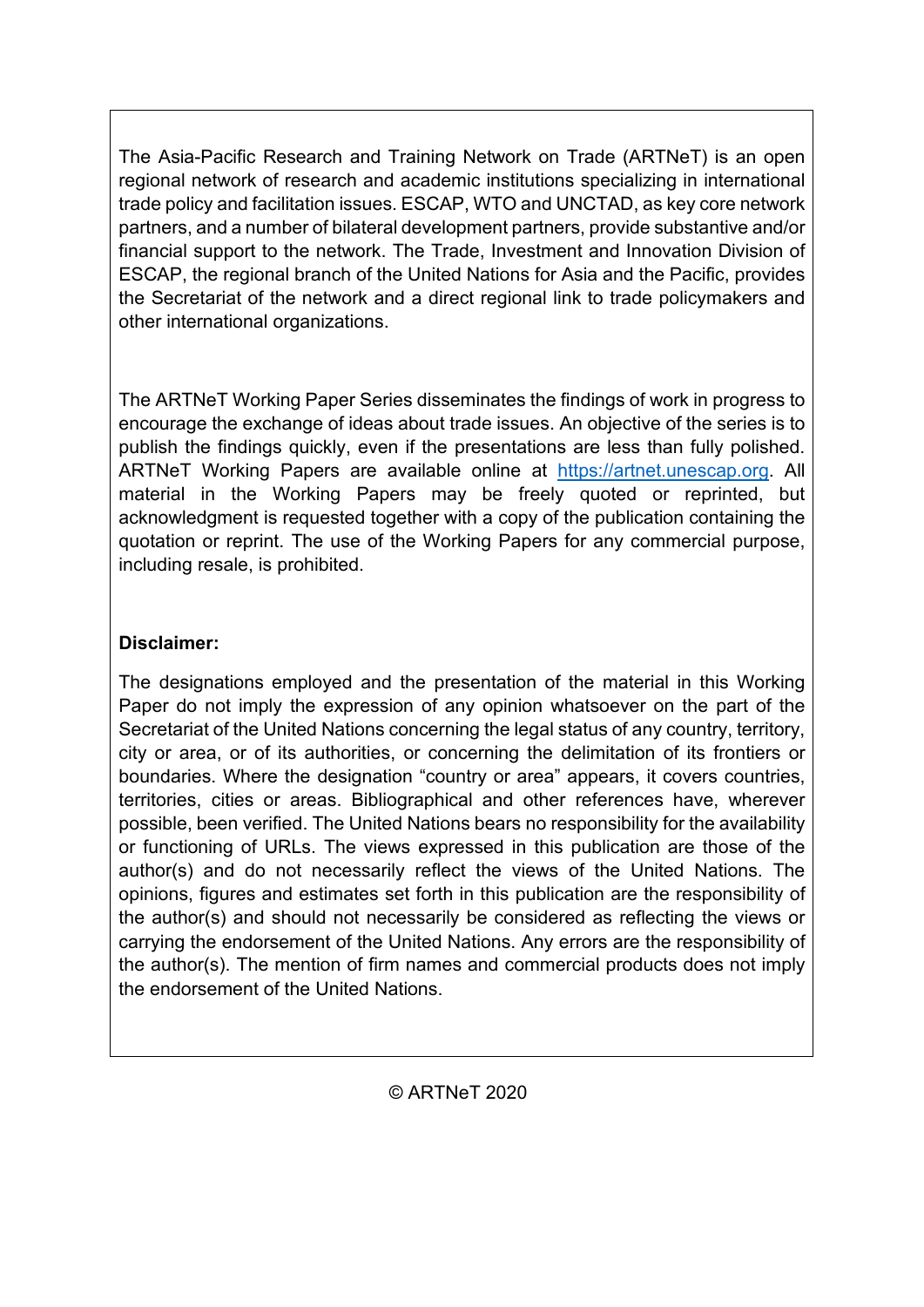

ASIA-PACIFIC RESEARCH AND TRAINING NETWORK ON TRADE

ORKING PA

# **IPR waiver in vaccines and opportunities for India: what does the data show?**

**Nilanjan Banik**[1](#page-2-0)**, Debashis Chakraborty**[2](#page-2-1)**, and Sampada Kumar Dash**[3](#page-2-2)

### **Please cite this paper as:**

Banik, Nilanjan., D. Chakraborty, and S.K. Dash. (2021). "IPR waiver in vaccines and opportunities for India: what does the data show?", **ARTNeT Working Paper Series** No. 210, October, 2021, Bangkok, ESCAP

**Available at** [https://artnet.unescap.org](https://artnet.unescap.org/)

<span id="page-2-0"></span><sup>&</sup>lt;sup>1</sup> Professor, School of Management, Mahindra University, Hyderabad. Corresponding author. All comments to [nilbanik@gmail.com.](mailto:nilbanik@gmail.com) This author acknowledges the support by the National Research Foundation of Korea Grant funded by the Korean Government (NRF2017S1A6A3A02079749).

<span id="page-2-1"></span><sup>&</sup>lt;sup>2</sup> Associate Professor, Indian Institute of Foreign Trade, Kolkata.<br> $\frac{3}{2}$  Excelence Consultant (Trade and Davelopment). Pharmacoutical

<sup>3</sup> Freelance Consultant (Trade and Development), Pharmaceutical and Healthcare Vertical, New Delhi.

<span id="page-2-2"></span>The Authors are grateful to ARTNeT secretariat, and in particular, Mia Mikic for useful comments and help in preparing this note for dissemination.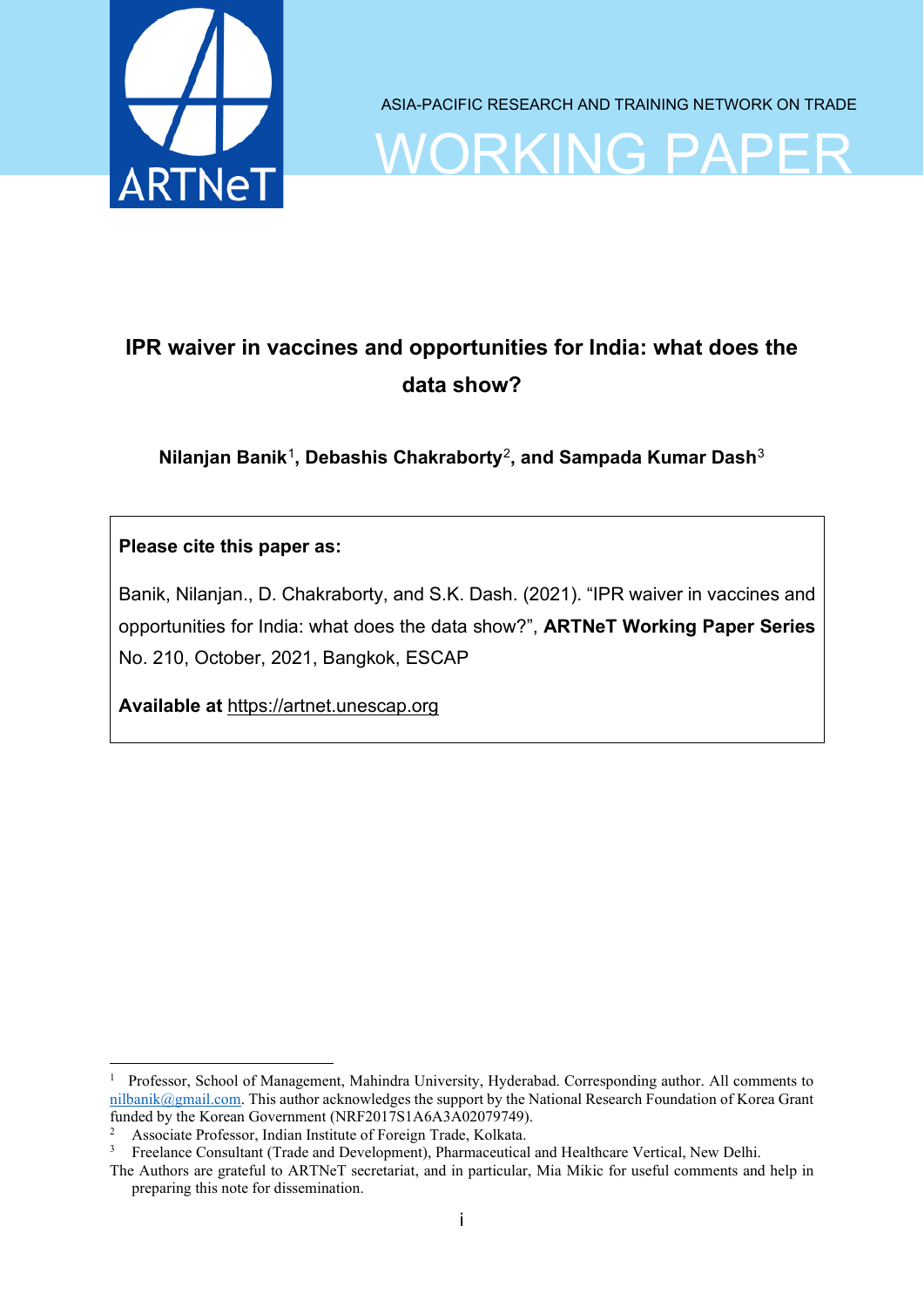## **Abstract**

<span id="page-3-0"></span>In light of the spread of Covid-19 cases in India during the second wave, the Government of India (GOI) decided to negotiate for an IPR waiver under section 1 (copyright and related rights), 4 (industrial designs), 5 (patents), and 7 (protection of undisclosed information) of TRIPS Agreement under the World Trade Organization (WTO). The expectation of the GOI is that the proposed IPR waiver would allow more firms to come forward to manufacture vaccines, medicines, and other COVID-19 related medical items, which would in turn augment their availability at an affordable price. The current paper concludes that IPR waivers as such are unlikely improve the cheaper access to medicine. Instead, the focus should be on granting of compulsory licenses, reduction of import tariffs and non-tariff measures (NTMs) to reduce prices of COVID-19 medicines, vaccines, and other pharmaceutical items. The analysis with trade data points out India currently lacks a comparative advantage in several categories of active pharmaceutical ingredients, manufacturing medical equipment and devices, disinfectants and sterilisation products, and personal protective equipment. In contrast, it holds a comparative advantage in manufacturing vaccines and formulations. Interestingly, India imposes higher tariffs and NTMs on both sets of products, irrespective of the comparative advantages. The analysis concludes that the focus of the policymakers should be on reduction and elimination of tariffs and NTMs. This will ensure smoother availability of medicinal goods in the domestic market at an affordable price on one hand and augment competitiveness in the world market on the other.

**Keywords:** COVID-19, Medical Products, Competitiveness, Tariffs and Non-tariff measures

**JEL Codes: F13, F15, I18**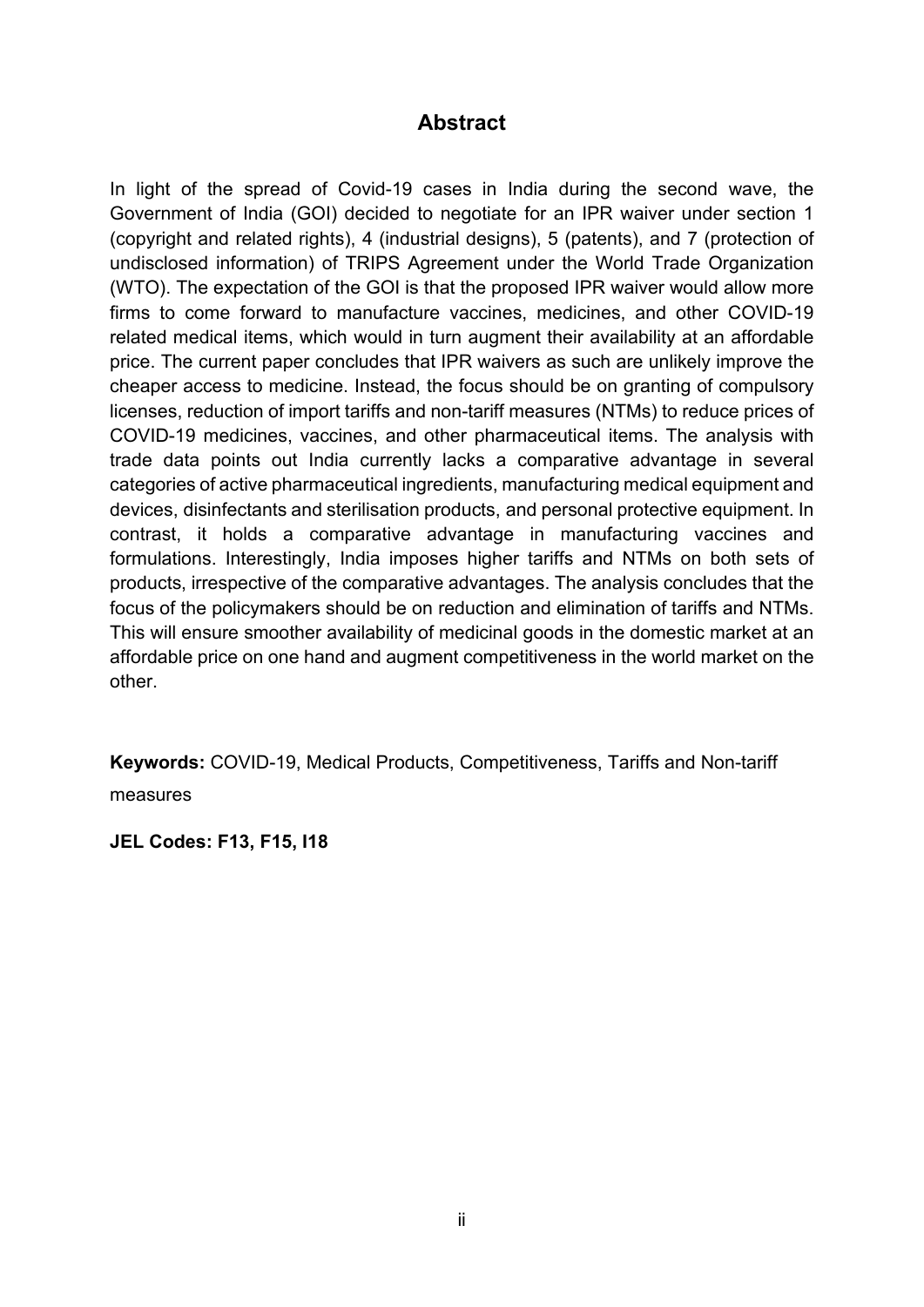## **Contents**

| 3. Comparative advantage for India's pharmaceutical products 10 |  |
|-----------------------------------------------------------------|--|
|                                                                 |  |
|                                                                 |  |
|                                                                 |  |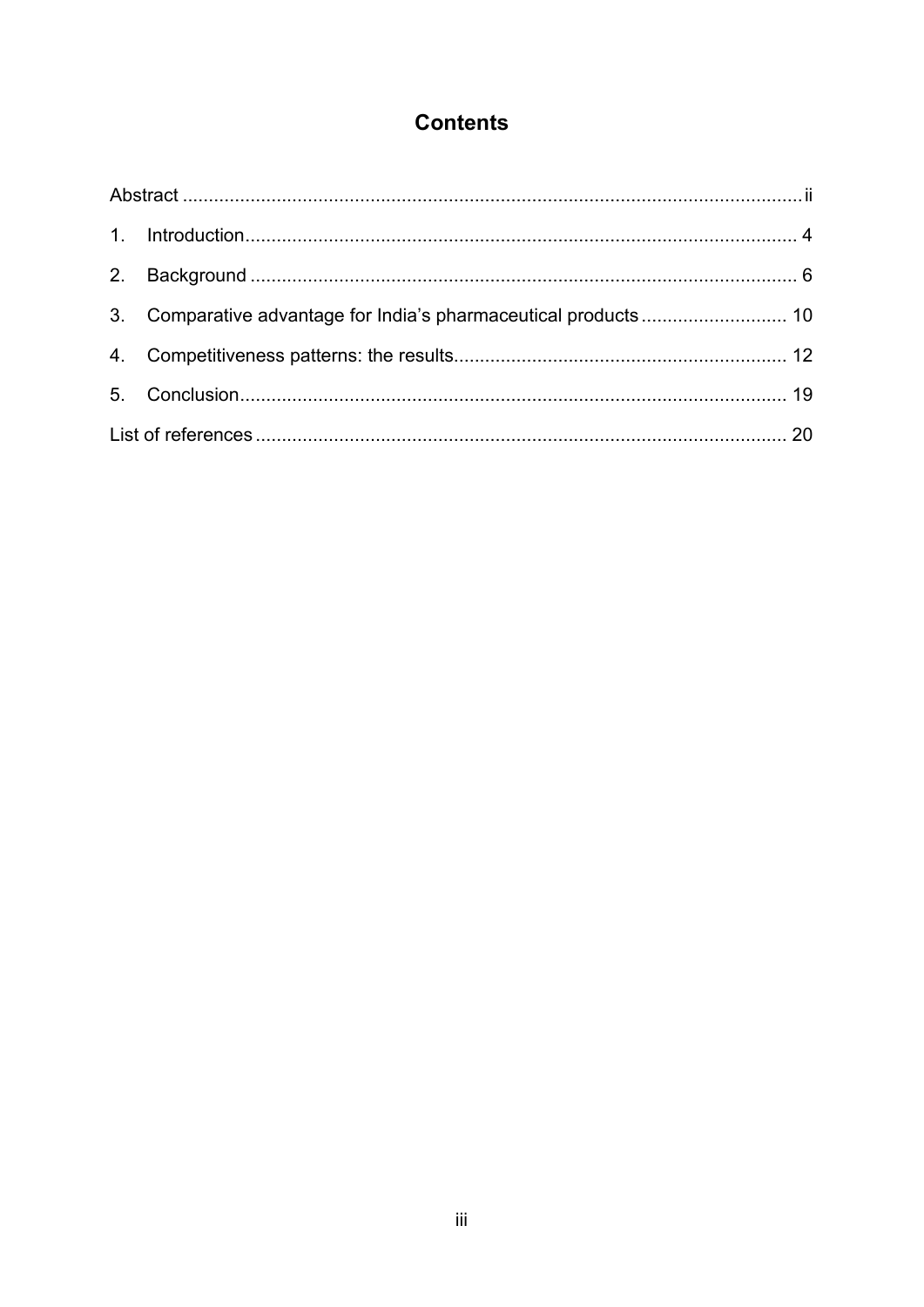### **1. Introduction**

<span id="page-5-0"></span>During the last two decades, exports of generic medicines from India increased considerably (Export Import Bank of India, 2016). The Indian pharmaceutical industry is the second largest in the world accounting for 70% of the bulk intermediate and formulation drugs (Panda, 2017). Taking note of the growth path of the domestic pharmaceutical sector, for example, active pharmaceutical ingredients (APIs), [4](#page-5-1) vaccines and formulations.<sup>[5](#page-5-2)</sup> the Government of India (GOI) has regularly introduced policies to support them. Some of the key initiatives include establishment of the National Manufacturing Competitiveness Council (NMCC) in 2004, launch of the 'National Manufacturing Policy' in 2011, introduction of the 'Make-in-India' scheme  $(2014)$  and 'Atmanirbhar Bharat Abhiyan,'  $(2020)$ .<sup>[6](#page-5-3)</sup> In addition, the supports extended through the foreign trade policies also deserve mention. Several instruments introduced under these policies successfully supported the manufacturing and export capabilities of this sector. First, the schemes like 'Market Access Initiative' (MAI), Focus Product Scheme (FPS), etc., launched through various foreign trade policies, enabled the pharma companies in their internationalization attempts. It has recently been decided to continue the MAI scheme in revised form, to the advantage of the exporters (GOI, 2021). Second, in the foreign trade policy (2015-20), pharma and biotechnology sectors were included under the 'Focus Market Scheme, (FMS)' with the GOI providing incentives on exports that can be used later to settle against the future import duties on raw material to be used for pharmaceutical exports. [7](#page-5-4) Third, for enhancing Research and Development (R&D) activities in the country, approval of 11 National Institutes of Pharmaceutical Education & Research (NIPERs) has been granted (GOI, 2018). Fourth, to facilitate technology transfer from developed countries, foreign direct investment (FDI) in the pharma sector has been allowed up to 100% through the automatic route for manufacturing of medical devices. Fifth, the 'Pharma Vision 2020' has been introduced to streamline end-to-end drug manufacture in India (Make in India, undated). Sixth, under the Draft Science, Technology and Innovation Policy (STIP) 2020, the government proposes to build up a dedicated pool of scientists on pharma and biotech sector, with appropriate R&D consequences (GOI, 2020).

This set of reforms have led to a mixed result so far. In some sectors, in particular, in the case of high-value-added pharmaceutical exports such as formulation and vaccines, India is doing well. The share of domestic value-added content in foreign final demand went up by 6.2%, from 32.6% in 2005 to 38.8% in 2016 (Export Import Bank of India, 2016). However, as we showcase through our results India continues to sustain higher trade deficits in certain segments of API, personal protective equipment, disinfectant, and medical equipment segments, indicating a differential impact of reforms.

<span id="page-5-1"></span><sup>&</sup>lt;sup>4</sup> API are chemicals used to make medicines of any form, such as tablets, liquids, ointments, injectables, or infusion drugs. A change in API will change the medicines.

<span id="page-5-3"></span><span id="page-5-2"></span><sup>5</sup> Formulations are made up of API (bulk drug) and inactive pharmaceutical ingredients (other intermediate inputs). <sup>6</sup> During September 2014, GOI launched the program, 'Make in India'. The idea is to transform India as the preferred global destination hub for manufacturing. Subsequently, on May 2020, the GOI launched, 'Atmanirbhar Bharat Abhiyan,' to make India self-reliant and to revive the Indian economy at the time of COVID-19.

<span id="page-5-4"></span><sup>7</sup> As per Foreign Trade Policy 2015-20, GOI, exporters are entitled to get back, "2%/3%/5%/7% of FOB value of notified goods exported to notified markets in free foreign exchange or FOB value of exports as given in the Shipping Bills in free foreign exchange, whichever is less".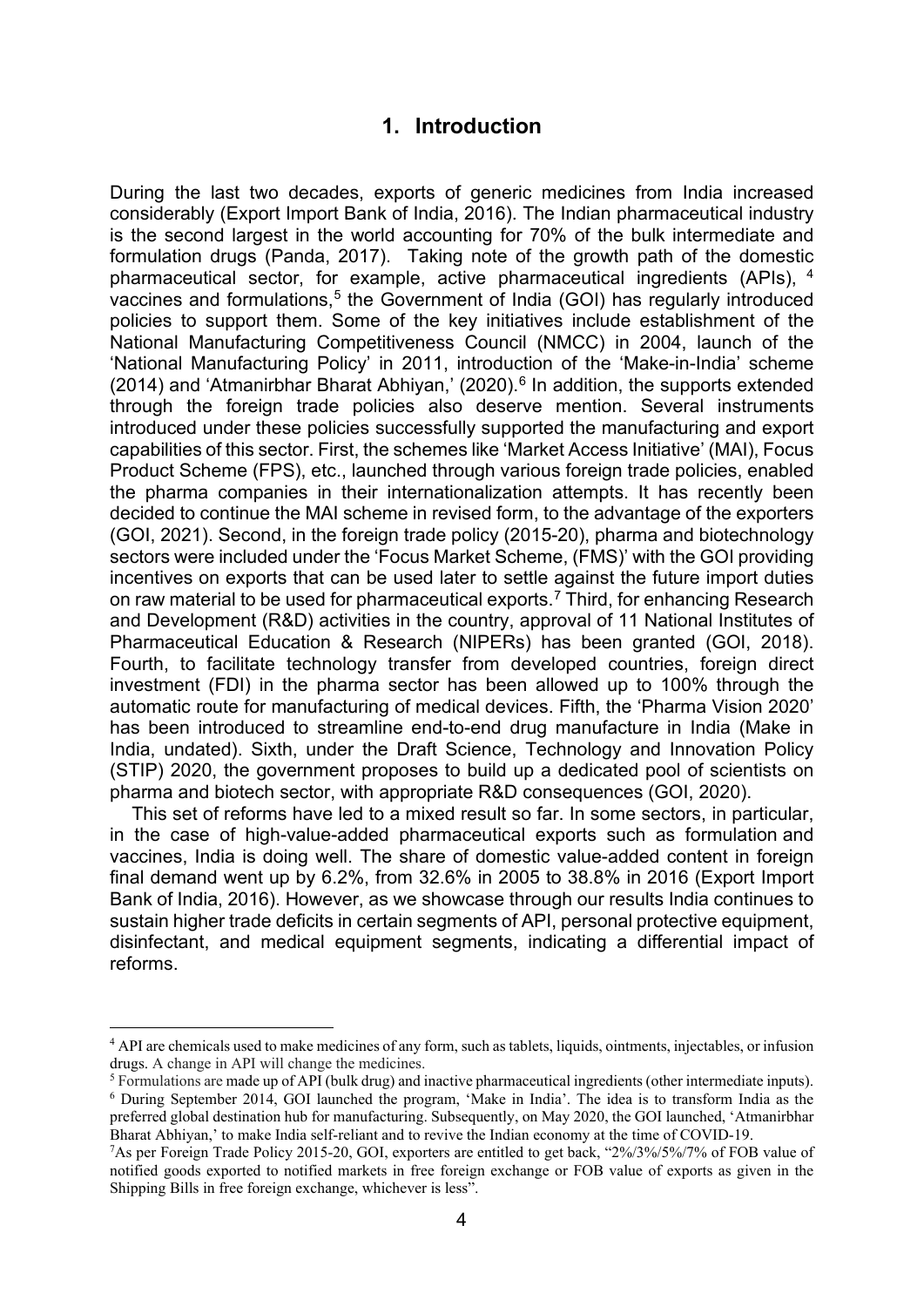India also continues to depends heavily on foreign imports, in particular, when there was a high requirement during the unexpected arrival of second wave of COVID-19 during April-May 2021.<sup>[8](#page-6-0)</sup> The country recorded 4,14,433 new COVID-19 cases on 6 May 2021, marking the deep spread of the pandemic, accounting for one every two infections and one every four deaths recorded worldwide (Our World in Data, 2021). While an ailing healthcare system resulting from lack of hospital beds, compounded by an understaffed and under-skilled health workforce is partly to be blamed, India also severely faced shortage of COVID vaccines, drugs, and oxygen cylinders. The rising domestic demand also led to a ban on the export of vaccines (India Today, 2021).

As a panacea for this supply shortage, India alongside South Africa is seeking for a waiver or suspension of the Intellectual Property Rights (IPR) at the World Trade Organization (WTO). $9$  The WTO provisions permit any country to seek the waiver following Articles IX.3 and IX.4 of the Marrakesh Agreement establishing the WTO. As per the legal text of Article IX.3 of the Agreement, "A request for a waiver concerning this Agreement shall be submitted to the Ministerial Conference for consideration pursuant to the practice of decision-making by consensus. The Ministerial Conference shall establish a time-period, which shall not exceed 90 days, to consider the request. If consensus is not reached during the time-period, any decision to grant a waiver shall be taken by three fourths of the members.["10](#page-6-2) The legal text rightly anticipates a possible absence of consensus given potential conflict of interests, and accordingly paved a road for decisions based on majority voting. Pursuant to Article IX.3, Article IX.4 states, "A decision by the Ministerial Conference granting a waiver shall state the exceptional circumstances justifying the decision, the terms and conditions governing the application of the waiver, and the date on which the waiver shall terminate. Any waiver granted for a period of more than one year shall be reviewed by the Ministerial Conference not later than one year after it is granted, and thereafter annually until the waiver terminates."<sup>[11](#page-6-3)</sup>

The issues relating to pharmaceutical sector and public health considerations are dealt through the Agreement on Trade-Related Aspects of Intellectual Property Rights (TRIPS),the provisions under which require all WTO members to grant patents with a minimum term of twenty years for inventions in all fields of technology.<sup>[12](#page-6-4)</sup> It is to be noted that until 1970 India followed the product patent regime, putting the country at per with the developed countries in terms of protecting innovation elsewhere. However, the Indian Patent Act 1970 allowed issue of process patents for inventions in the field of drugs, medicines, food and chemicals. As a result, India emerged as a major exporter of generic medicines, owing to the prevailing process patent regime (Chaudhuri, 2005). The export interest in generic drugs prompted India to participate actively at the WTO on the question of granting Compulsory Licensing (CL) and Parallel Imports (PI) on public health ground, particularly in the aftermath of the AIDS controversy in South Africa (Fisher and Rigamonti, 2005). However, in the post-2005

<span id="page-6-0"></span><sup>8</sup> On 28 January 2021, in his address to the Davos Dialogue, World Economic Forum the Prime Minister Mr. Narendra Modi announced that India has successfully controlled COVID-19.

<span id="page-6-1"></span><sup>&</sup>lt;sup>9</sup> Waiver from Certain Provisions of the TRIPS Agreement for the Prevention, Containment and Treatment of Covid-19, WTO, Communication from India and South Africa.

<span id="page-6-2"></span><sup>&</sup>lt;sup>10</sup> WTO. Available at: [https://www.wto.org/english/docs\\_e/legal\\_e/final\\_e.htm,](https://www.wto.org/english/docs_e/legal_e/final_e.htm) accessed 20 June 2021.

<sup>&</sup>lt;sup>11</sup>WTO. Available at[:https://www.wto.org/english/docs\\_e/legal\\_e/04-wto\\_e.htm#fntext-4,](https://www.wto.org/english/docs_e/legal_e/04-wto_e.htm#fntext-4) accessed 20 June 2021.

<span id="page-6-4"></span><span id="page-6-3"></span><sup>&</sup>lt;sup>12</sup> In 1994, the push towards globally harmonized standards of intellectual property protection culminated in the TRIPS, administered by the WTO. India prior to 2005 did not grant product patents, for example, allowing generic manufacturers to work around existing inventions to produce copies.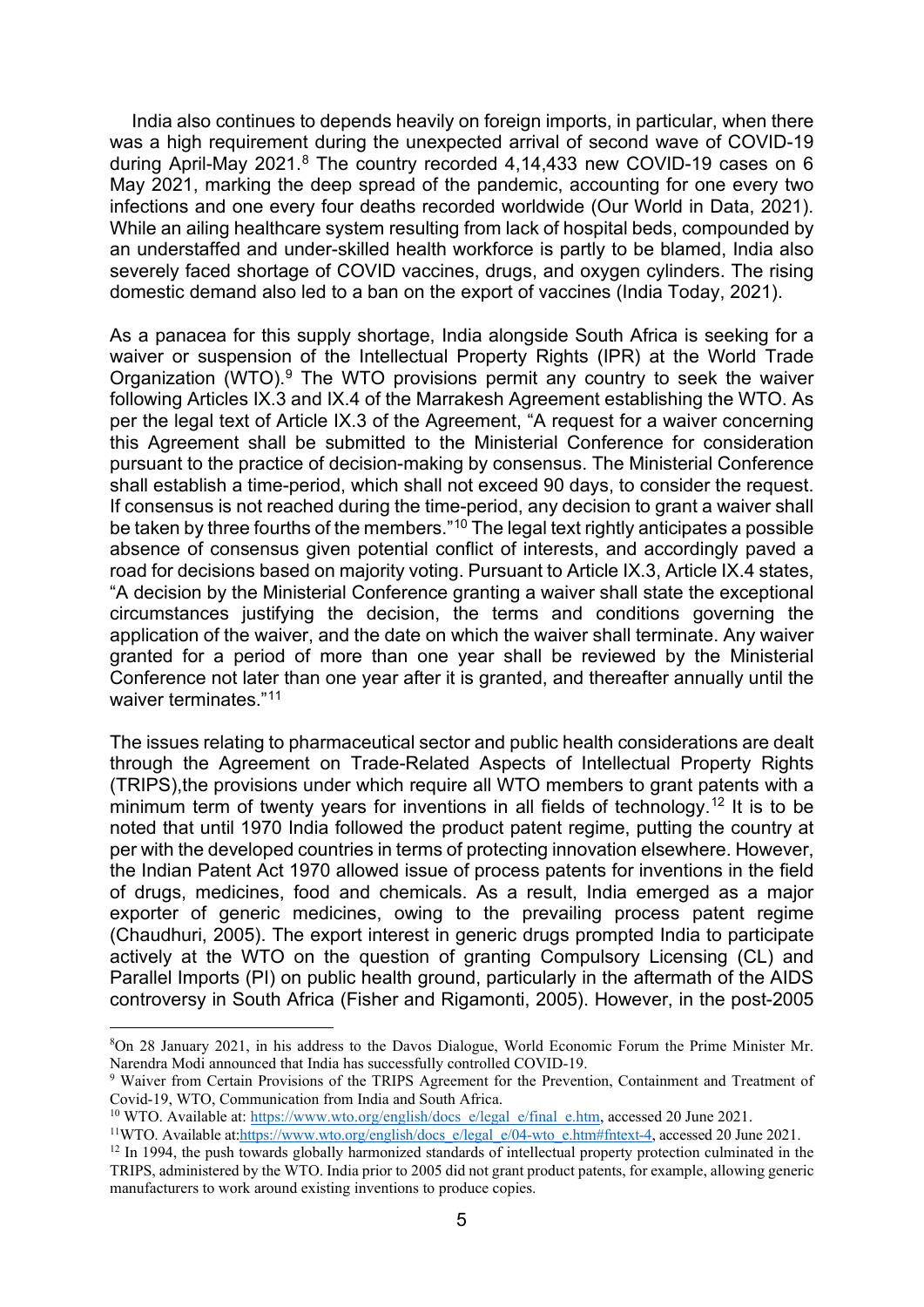period, the country had to embrace the product patent framework, which incentivized R&D activities, thereby facilitating upward movement along the value chain (Ray Chaudhuri et al, 2019). As the tariff barriers in other countries came down, the need to address the existing non-tariff measures (NTMs) in the trade partners were strongly felt (GOI, 2008). The inherent cost advantages provide India an export opportunity in the post-Covid period (Dutta, 2021).

The recent Indian move, where GOI is seeking an IPR waiver under sections 1 (copyright and related rights), 4 (industrial designs), 5 (patents), and 7 (protection of undisclosed information) of TRIPS, needs to be viewed in this wider context. The call by India and South Africa for an IPR waiver is based on the presumption that it will allow more firms to manufacture vaccines and medicines, leading to their availability at a cheaper price (FM'tHoen, 2002). However, the developed countries have strongly opposed the move and the waiver proposal is unlikely to sail through (Mukherjee, 2021). The current analysis attempts to judge the optimality of this approach to enhance the supply of COVID-19 vaccines, medicines and medical products and instruments. The analysis is organized as follows. Section 2 discusses the current context and Indian scenario. Section 3 deals with the framework and the data for analyzing India's comparative advantage in medicines (APIs and formulations), vaccines, and other COVID-19 related medical products. Section 4 summarizes the observed results, and link that up with India's trade policy framework in terms of policy outcomes such as tariffs and NTMs. Section 5 concludes.

## **2. Background**

### *2.1 Need for an IPR waiver*

<span id="page-7-0"></span>Cheaper availability of vaccines, medicines, and other COVID-19 related medical items is a necessary condition for universal coverage. Earlier, India has successfully implemented polio vaccination program (Sutter, et al., 2014). However, at the peak of second COVID-19 wave during April 2021, a majority of the Indian population were not vaccinated. On 26 April 2021, out of India's 1.36 billion people, only 145 million received vaccination shots (Bhuyan, 2021).[13](#page-7-1) On 8 April 2021, India reported stock of only 24 million vaccines, and during the earlier months were in fact exporting vaccines to other countries as part of vaccine diplomacy (*Ibid.*).<sup>[14](#page-7-2)</sup> Supply-side disruptions such as border closures, lockdowns, interruption in vehicle movements and international trade, labor shortage, and the social distancing provisions in manufacturing facilities etc., only have opened other challenges. Given the short-run domestic supply challenges, India had to resort to importing vaccines, medicines, and other medical items. With control on vaccine exports, it is observed that up to September 2021 more than 790 million people have been vaccinated so far (BBC, 2021). It has been observed

<span id="page-7-1"></span><sup>&</sup>lt;sup>13</sup> As on 13 August 2021, number of people who are vaccinated stands at 529 million. Real time update is available at: [https://www.mohfw.gov.in/,](https://www.mohfw.gov.in/) accessed 13 August 2021.

<span id="page-7-2"></span><sup>&</sup>lt;sup>14</sup> India has placed highest priority on advancing friendship and cooperation with her neighbours through its 'neighbourhood first policy,'. As part of this program, India began providing COVID-19 vaccines on a priority basis to Afghanistan, Bhutan, Bangladesh, Myanmar, Maldives, Nepal, and Sri Lanka. Between January and April 2021, India distributed a total of 19,542,000 vaccines to these countries, until it stopped further exports when the second COVID-19 wave hit India during April 2021.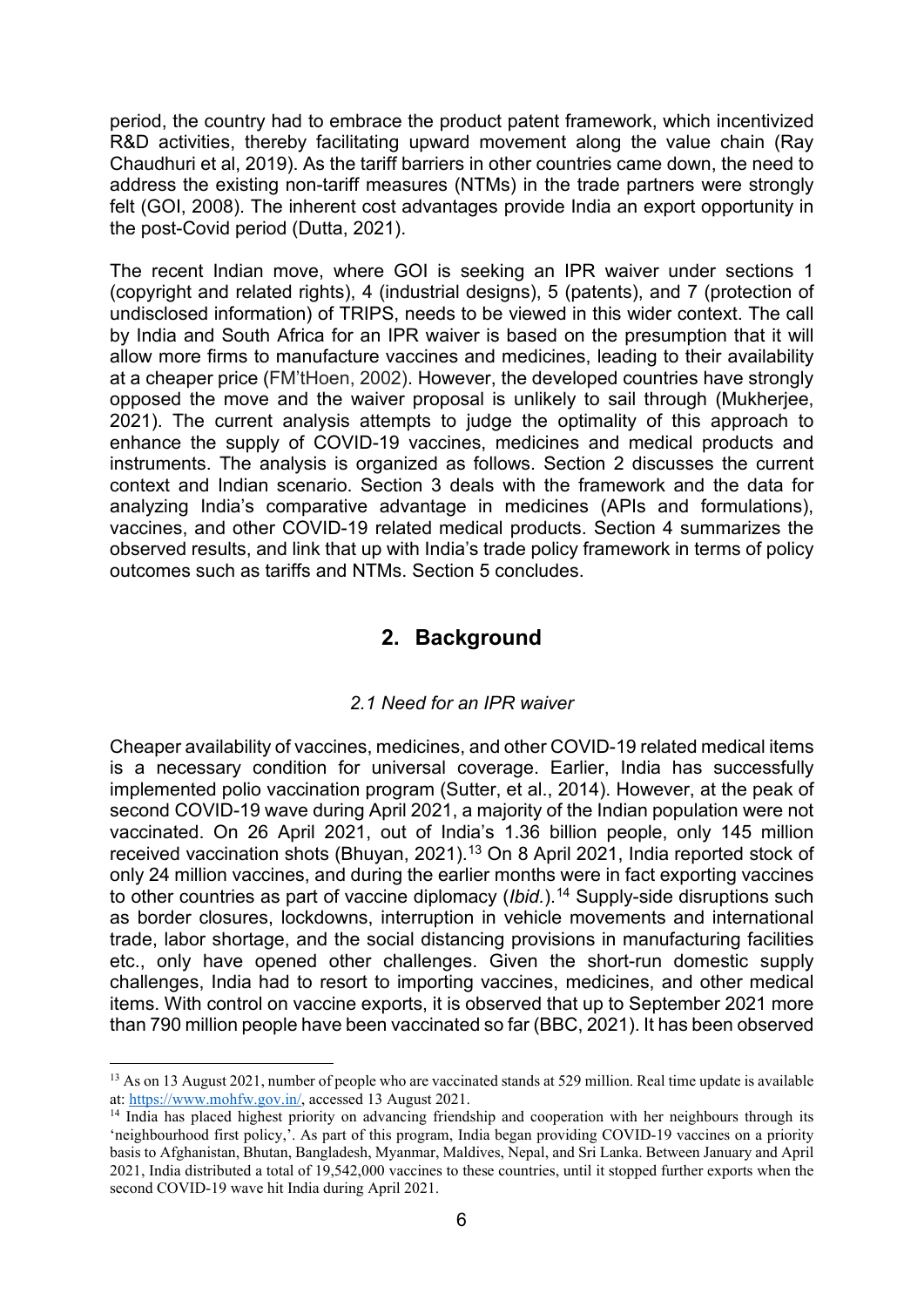that imports have relieved the pressure on excess demand in the domestic market, notably in case of liquid oxygen (Raghunandan, 2021). The question of IPR waiver did not arise in this context, as liquid oxygen is not covered by patent rights.

### *2.2 IPR waiver: necessary condition?*

It can be argued that IPR waivers for COVID-19 vaccines and medicines may not specifically cause the much-anticipated downward spiral in prices in the India context, owing to the following reasons. First, the improved access for Covid-19 medicinal products in India, ensured through a series of reforms, needs to be highlighted. Out of the eight COVID-19 vaccines approved globally so far, five are already licensed or being produced in the country (Banik and Chakraborty, 2021; Reddy and Pai, 2021). For instance, Indian pharma companies, namely, Serum Institute of India, Dr. Reddy's Laboratories, Hetero Healthcare, and Biological E, obtained licenses from AstraZeneca, Gamaleya Institute, Novavax, and Johnson & Johnson respectively, for local production and in certain cases, exports. GOI is in discussion with Pfizer, leaving only Moderna and Sinovac Biotech, which presently do not have footprints in the country. The announcement from Moderna that it will not enforce its patent in case pharma majors were to manufacture vaccines may allow potential collaborations in India (Sagonowsky, 2020). Two other Indian firms, namely, Gennova Biopharmaceuticals and Cadila Healthcare are going through the phase-3 of clinical trials, with a potential to ease future shortage concerns (Sharma, 2021). Seven Indian pharma companies, namely: Cipla, Hetero Healthcare, Dr. Reddy's Laboratories, Cadila Healthcare, Jubilant Pharma, Mylan, and Syngene International obtained license for manufacturing Remdesivir from Gilead Sciences, an US firm. As evident from Table 1, the increased availability led to decline in the domestic price of Remdesivir. Further, on 12 June 2021, the Goods and Services Tax (GST) council, the GOI, slashed the GST rates on COVID-19 related items (except for vaccines), which means market price of these items will come down with a reduction in domestic taxes (Table 2).[15](#page-8-0)

| <b>Indian Firm</b>    | <b>Brand Name</b> | <b>MRP (Old</b><br>price) | <b>MRP (New</b><br>price) |
|-----------------------|-------------------|---------------------------|---------------------------|
| Cadila Healthcare     | Remdac            | 2800                      | 899                       |
| Syngene International | RemWin            | 3950                      | 2450                      |

### **Table 1: Remdesivir price in Indian Rupees (maximum retail price (MRP) is for 100 mg vial)**

<span id="page-8-0"></span><sup>&</sup>lt;sup>15</sup> The GST council is headed by the Union Finance Minister and is assisted by the Finance Ministers from all the states in India. The GST is an indirect tax on the supply of goods and services from the manufacture to the end consumer. GST is based on the principle of value addition, wherein credit of inputs taxes will be refunded at each stage and subsequent stages of value addition in the supply chain. The final consumer does not pay any indirect tax, except paying for the GST levied by the last supplier in the supply chain.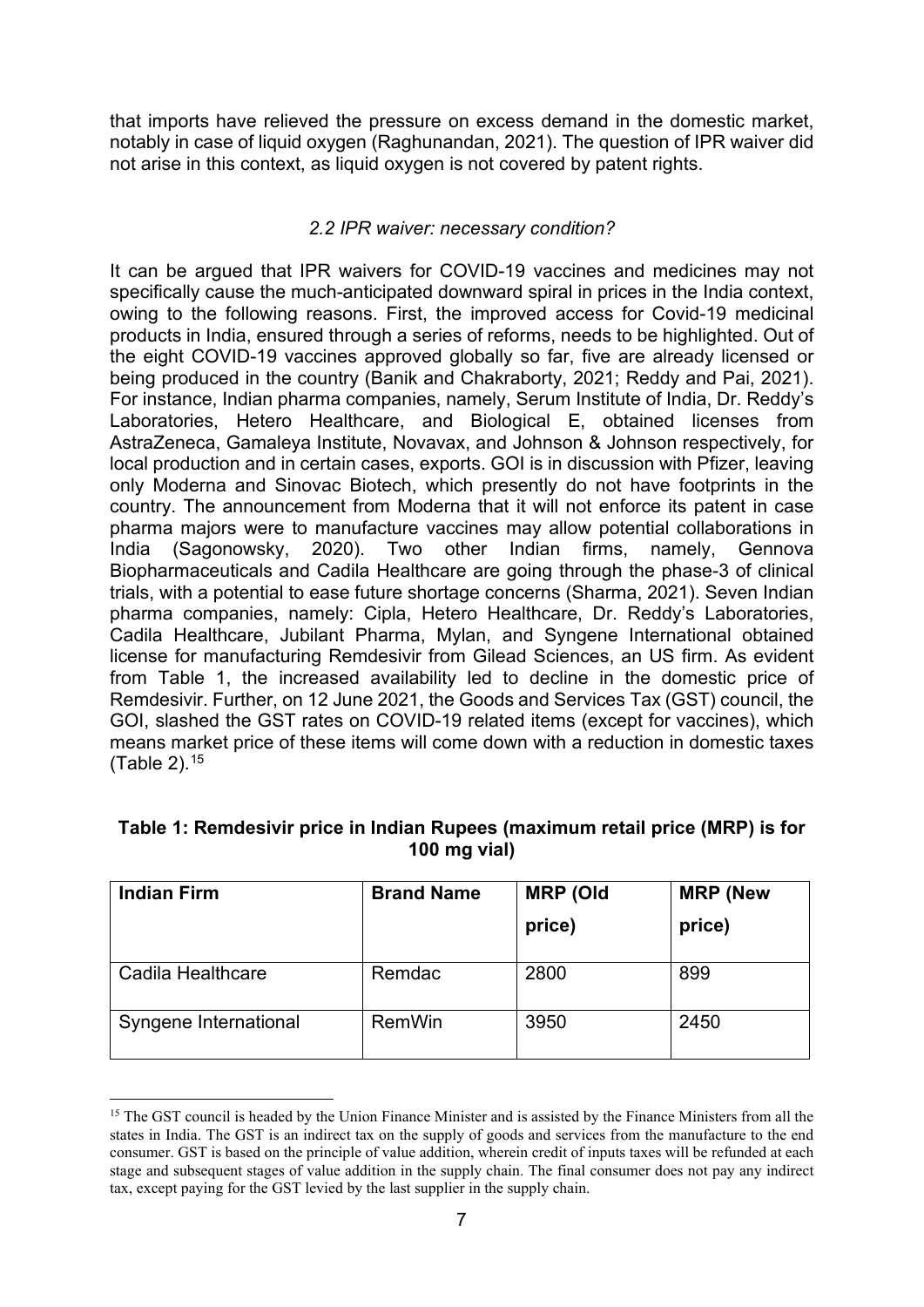| <b>Jubilant Pharma</b>   | Jubi-R  | 4700 | 3400 |
|--------------------------|---------|------|------|
| Dr. Reddy's Laboratories | Redyx   | 5400 | 2700 |
| <b>Hetero Healthcare</b> | Covifor | 5400 | 3490 |
| Mylan                    | Desrem  | 4800 | 3400 |
| Cipla                    | Cipremi | 4000 | 3000 |

Source: Ministry of Chemicals and Fertilizers, Government of India. Prices were revised on April 17, 2021.

## **Table 2: GST rates on COVID-19 related items (figures in %)**

| Medicines, and Medical        | Before 12 June 2021    | <b>After 12 June 2021</b> |  |  |
|-------------------------------|------------------------|---------------------------|--|--|
| Equipment                     |                        |                           |  |  |
| Remedisivir                   | 12                     | 5                         |  |  |
| Tocilizumab                   | 5                      | $\overline{0}$            |  |  |
| Amphotericin B                | 5                      | 0                         |  |  |
| Anti-coagulant (Heparin       | 12                     | 5                         |  |  |
| and similar)                  |                        |                           |  |  |
| Any other drugs for           | <b>Applicable Rate</b> | 5                         |  |  |
| <b>COVID</b> treatment        |                        |                           |  |  |
| <b>Pulse Oximeters</b>        | 12                     | 5                         |  |  |
| <b>Hand Sanitiser</b>         | 18                     | 5                         |  |  |
| <b>PPE Kit</b>                | 18                     | 5                         |  |  |
| N-95 mask                     | 18                     | 5                         |  |  |
| <b>Triple Layer</b>           | 18                     | 5                         |  |  |
| <b>Surgical Mask</b>          | 18                     | 5                         |  |  |
| Temperature check             | 18                     | 5                         |  |  |
| equipment                     |                        |                           |  |  |
| Covid test kits               | 12                     | 5                         |  |  |
| <b>Specified Inflammatory</b> | 18                     | 5                         |  |  |
| Diagnosis Kit (D-Dimer,       |                        |                           |  |  |
| IL-6 Ferritin and LDH)        |                        |                           |  |  |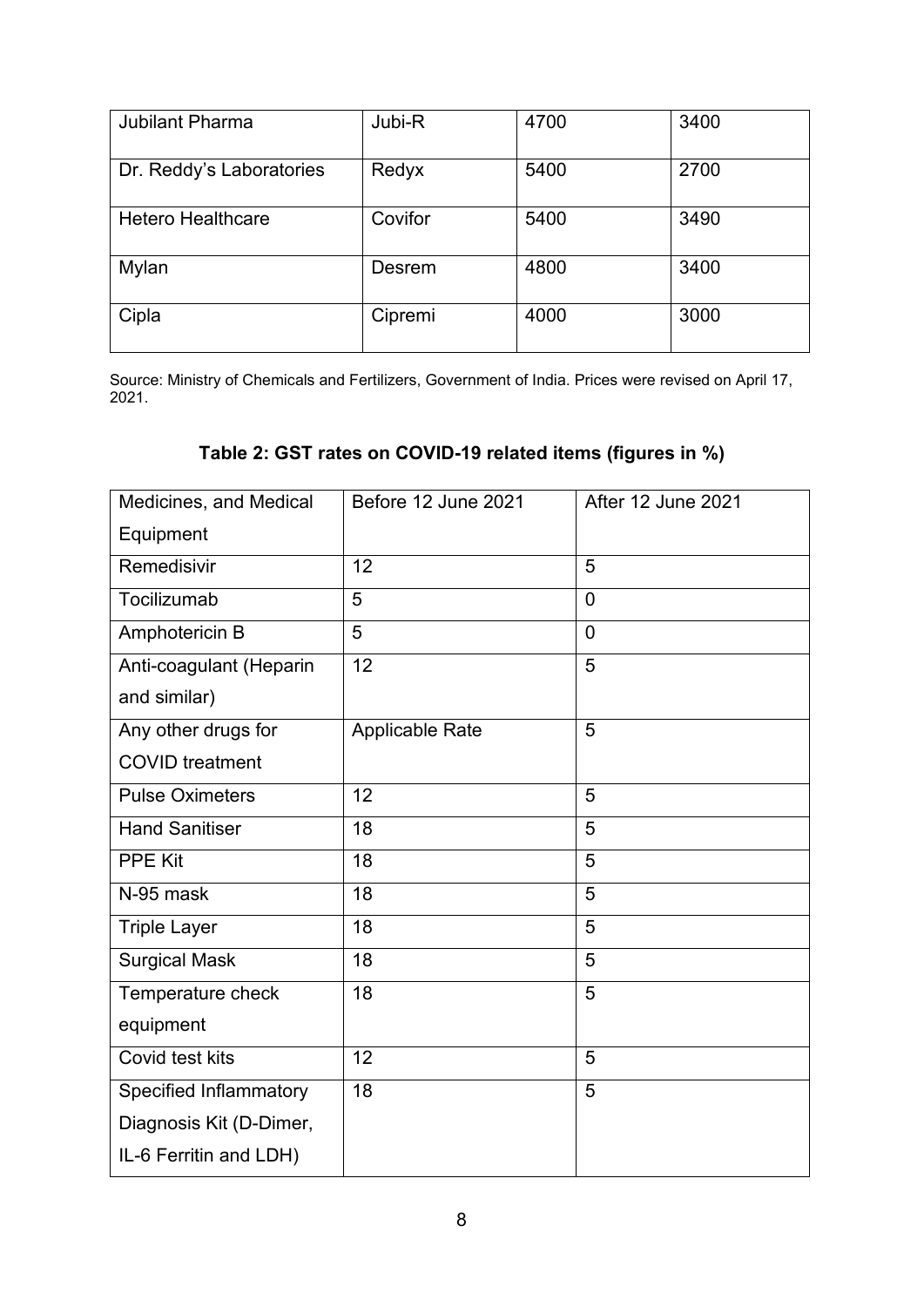| Medical grade oxygen          | 12 | 5 |
|-------------------------------|----|---|
| Oxygen                        | 12 | 5 |
| <b>Concentrator/Generator</b> |    |   |
| <b>BiPAP</b> machines         | 12 | 5 |
| High flow nasal cannulas      | 12 | 5 |
| Ventilators and ventilator    | 12 | 5 |
| masks                         |    |   |
| Vaccines                      | 5  | 5 |

Source: Ministry of Finance, Government of India. GST rates were revised on June12, 2021.

With the entry of newer players, the market power of the pharmaceutical companies and their ability to adopt a monopoly pricing strategy (backed by patent rights) is expected to come down. Conversely, GOI dominate the pharma market as one of the largest buyers.[16](#page-10-0) As per the new "liberalized and accelerated policy," announced by the GOI and implemented from 1 May 2021, Central Government decided to purchase 50% of the vaccines produced in the country directly from the manufacturers. These 50% vaccines shall continue to be administered by the states and Union Territories for vaccinating "45 and above" age group of population, alongside the COVID-19 frontline workers, free of cost. For the remaining 50% of doses, vaccine manufacturers would be free to supply to the state governments (state quota of 25%), and corporate houses and private hospitals (the remaining 25%), at a pre-negotiated price. Subsequently, in his address to the nation on 7 June 2021, Prime Minister Mr. Modi announced that the GOI is going to provide free vaccines to all citizens above 18 years of age. The GOI will now purchase 75% of the vaccines manufactured (increased from the earlier quota of 50%) and provide to all the states and union territories (UT), free of cost (Sharma, 2021). For the remaining 25%, the GOI has capped the prices at which vaccines can be sold at the private hospitals. This government intervention is likely to keep the corporate pricing strategies in check.

Second, GOI can already take recourse to Section 92 of the Indian Patent Act (1970) and grant CL for easing the shortage in the market. The WTO agreement permits the members to, "grant compulsory licences (paragraph 5(b)), wherein the government gives a third-party authorization to override a patent" (Cohen et al., 2005). CL allows governments to address public health needs by enabling domestic manufacture of patented drugs, at a cheaper price. Over the last two decades, a number of developing and less developed countries have taken recourse to CL (the majority for HIV medicines), on the ground of higher prices of the imported variety (Mohara et al., 2012). India used the CL provision only once in 2012 by granting Natco Pharma, to manufacture kidney and liver cancer drug sorafenib tosylate, patented by the German

<span id="page-10-0"></span><sup>&</sup>lt;sup>16</sup>In addition to the central government, earlier, many other state governments such as Andhra Pradesh, Delhi, Goa, Maharashtra, Madhya Pradesh, Telangana, Kerala, Karnataka, Uttarakhand, Rajasthan, Orissa, and Uttar Pradesh, decided to float global tender to procure vaccines.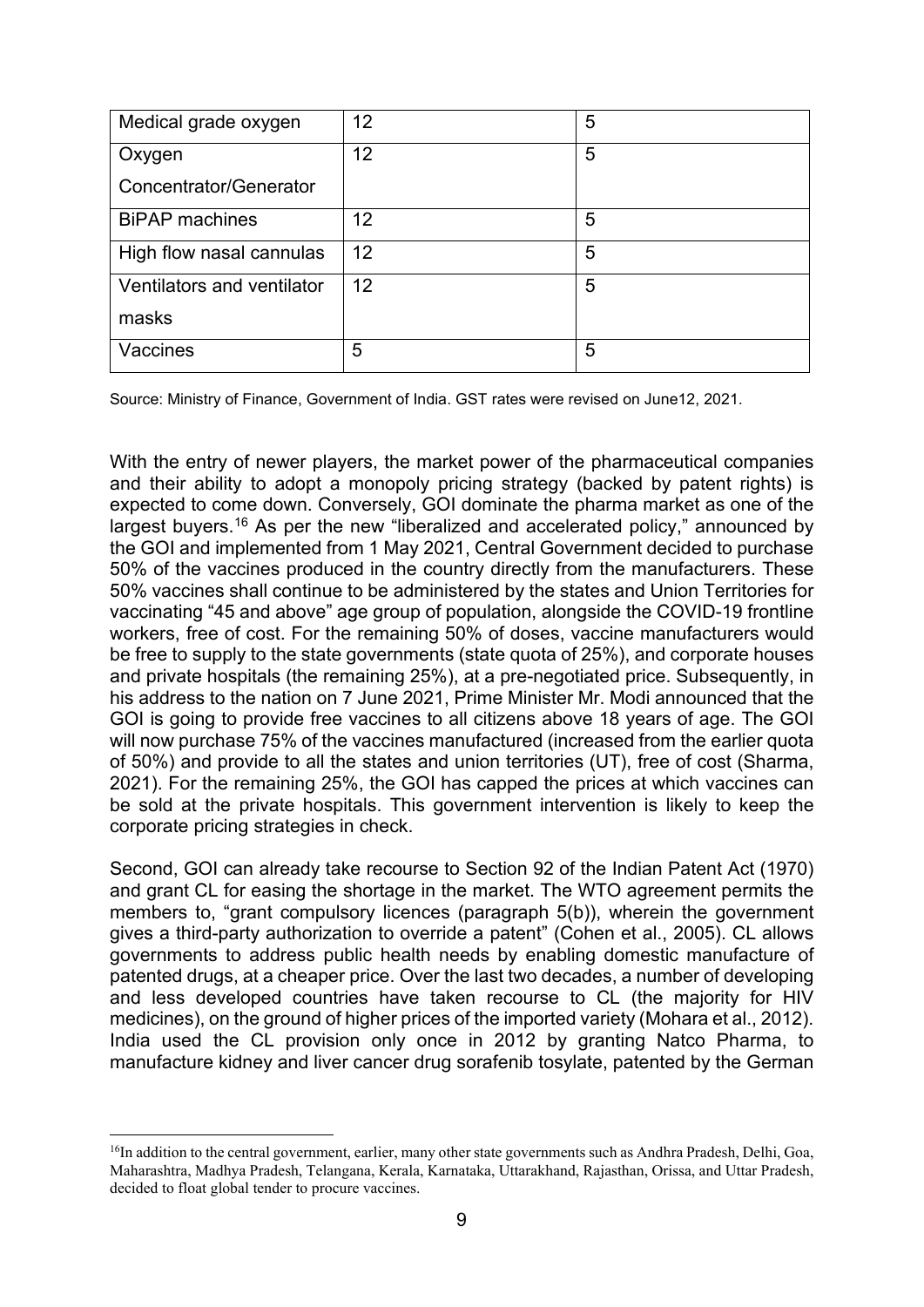firm Bayer. The TRIPS provisions also create rooms for importing medicines from abroad, if a country lacks domestic manufacturing capacity through the PI route.<sup>[17](#page-11-1)</sup>

During the Covid-19 pandemic waves, several developed (Canada, Germany) as well as developing (Chile, Ecuador) countries have already taken steps by using their patent acts to expedite issuance of CL (Syam, 2020). The Indian experience however goes contrary to this global trend. In India, Natco pharmaceutical applied for CL to manufacture Baricitinib, a COVID-19 drug, patented by Incyte Holdings Corporation with a license to Eli Lilly, the US-based pharma company (Barooah, 2021). Nevertheless, GOI explained its decision for not granting the CL through an affidavit filed before the Supreme Court by citing supply side bottlenecks (e.g., unavailability of raw materials and essential inputs) which even after issuance of CL will limit the supply of COVID-19 medicines (Ranjan, 2021). The Indian stance of not using the CL route to ease domestic availability of COVID-19 vaccines and medicines is inconsistent with its recent interests towards IPR waiver in WTO discussions. With granting of CL becoming improbable, the country has to rely on imports of COVID-19 medicines, vaccines, and other COVID-19 related medical products, to improve availability in the domestic market.

## <span id="page-11-0"></span>**3. Comparative advantage for India's pharmaceutical products**

### *3.1 Analytical framework*

A shortage of vaccines and medicines in the domestic market can be linked to competitiveness, reflected through trade flows. Since the launch of the 'Make in India' initiative in 2014, India has introduced a series of fiscal, financial and tariff reforms to enhance the competitiveness to the pharma sector (Chakraborty and Banik, 2020). The inherent comparative advantages, couple with these supports, helped India to emerge as a major exporter of pharmaceutical products, ranging over generic medicines, bulk drugs, and formulations (Export Import Bank of India, 2016). However, the evidence on comparative advantage in India's key medicinal products and equipment exports, in the light of the pandemic, is scarce. Moreover, import tariffs imposed at the entry point necessarily lead to inflated end prices, as their effects are amplified and compounded along the distribution chain (Bauer, 2017). Likewise, several NTMs, including Technical Barriers to Trade (TBT), Port-Specific Entry Requirement, registration requirement for importers, Distribution and Traceability Requirement, and Packaging and Labelling Requirements, may result in higher price of the pharmaceutical products in general and Covid-19 medicines in particular. The present analysis, which attempt to compute comparative advantage for India's COVID-19 related pharmaceutical products, contribute to the existing literature by examining whether lower comparative advantage is a reason for India to embrace a protectionist trade policy.

<span id="page-11-1"></span><sup>&</sup>lt;sup>17</sup> The so-called "paragraph 6 system" has been implemented only once to date, by Rwanda in 2007.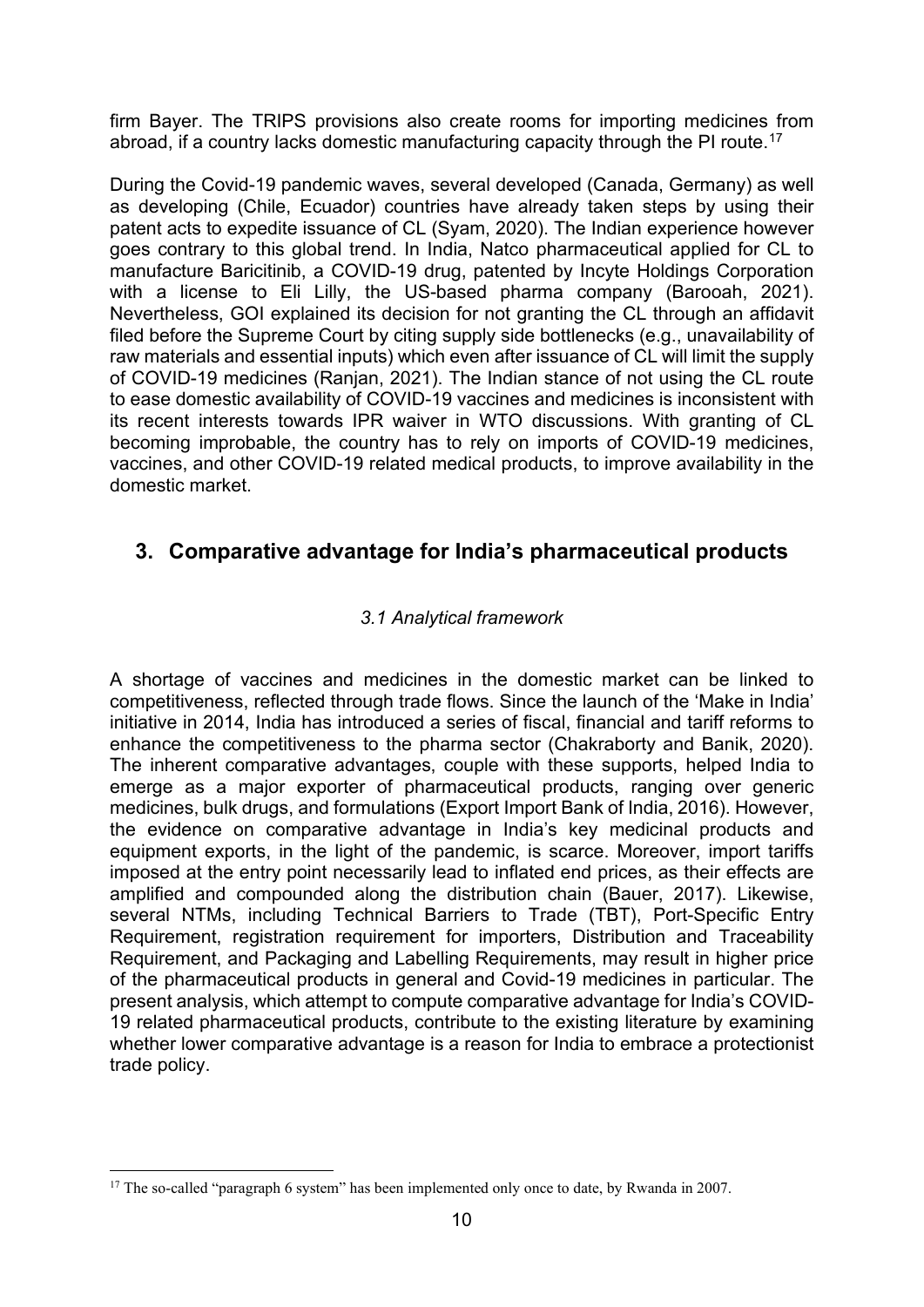To judge the competitiveness of the Indian pharma and other medical product exports, the average Revealed Comparative Advantage (RCA) indices for the selected commodities are reported. The RCA has been calculated by the following formula:

$$
RCA_i = \frac{\sum A_{ix} / \sum A_x}{\sum W_{ix} / \sum W_x}
$$

where,  $\sum A_{ix}$  and  $\sum A_x$  represent export of a particular HS 6-digit product (i-th) and total exports from India respectively.  $\sum W_{iX}$  and  $\sum W_X$ depict exports of the i-th product by all countries and total global exports in that order. If the RCA index for this i-th product category is greater than unity, then the exporter country is enjoying comparative advantage in the same.

In addition, the analysis also presents the Revealed Comparative Disadvantage (RCDA) index, using the following formula, which is symmetric to the RCA index. However, instead of exports, imports data is used for computation of RCDA. If the RCDA index for an i-th product category is greater than unity, then the importer country might be suffering from comparative disadvantage.

$$
RCDA_i = \frac{\sum A_{iM} / \sum A_{XM}}{\sum W_{iM} / \sum W_{M}}
$$

The RCA-RCDA index results can be interpreted in the following manner. If the RCA and RCDA for a product are greater and lesser than unity respectively, a country can be called an ideal exporter of that product. Similarly, if the values of the RCA and RCDA are reversed, then the country would be an importer in nature. If both RCA and RCDA values are greater than unity, then simultaneous export and imports are taking place in the country, signifying presence of intra-industry trade (IIT) in that category. However, if both the RCA and RCDA are lesser than unity, then the country is likely to be self-sufficient in this commodity, as reflected from the low trade orientation.

#### *3.2 Data*

For the analysis we consider 41 different COVID-19 medical products spreading across six broad categories, namely: active pharmaceutical ingredients (10 products), vaccines and formulations (5 products), medical and non-medical wearables (12 products), disinfectants and sterilisation products (5 products), and medical devices and equipment (9 products). Trade data are based on HS Codes (at a six-digit level of HS Classification), which are obtained from the Trade Map database, International Trade Centre. A detailed reference of the products examined are reported in Annexure 1 in the Appendix. For the NTMs, we use Market Access Map (MACMAP) database provided by the ITC. This data reflects total number of NTMs which are in place for the year 2020. Tariffs data are sourced from World Integrated Trade Solution (WITS) database, World Bank; and Ministry of Commerce, GOI. The trade data is drawn over 2001-20. For observing the temporal perspective, the analysis is undertaken and compared over four sequential sub-periods, namely: 2001-05, 2006-10, 2011-15 and 2016-20, respectively. During the first period, that is, between 2001 and 2005, India adopted a cautious attitude by gradually embracing the product patent regime (from 1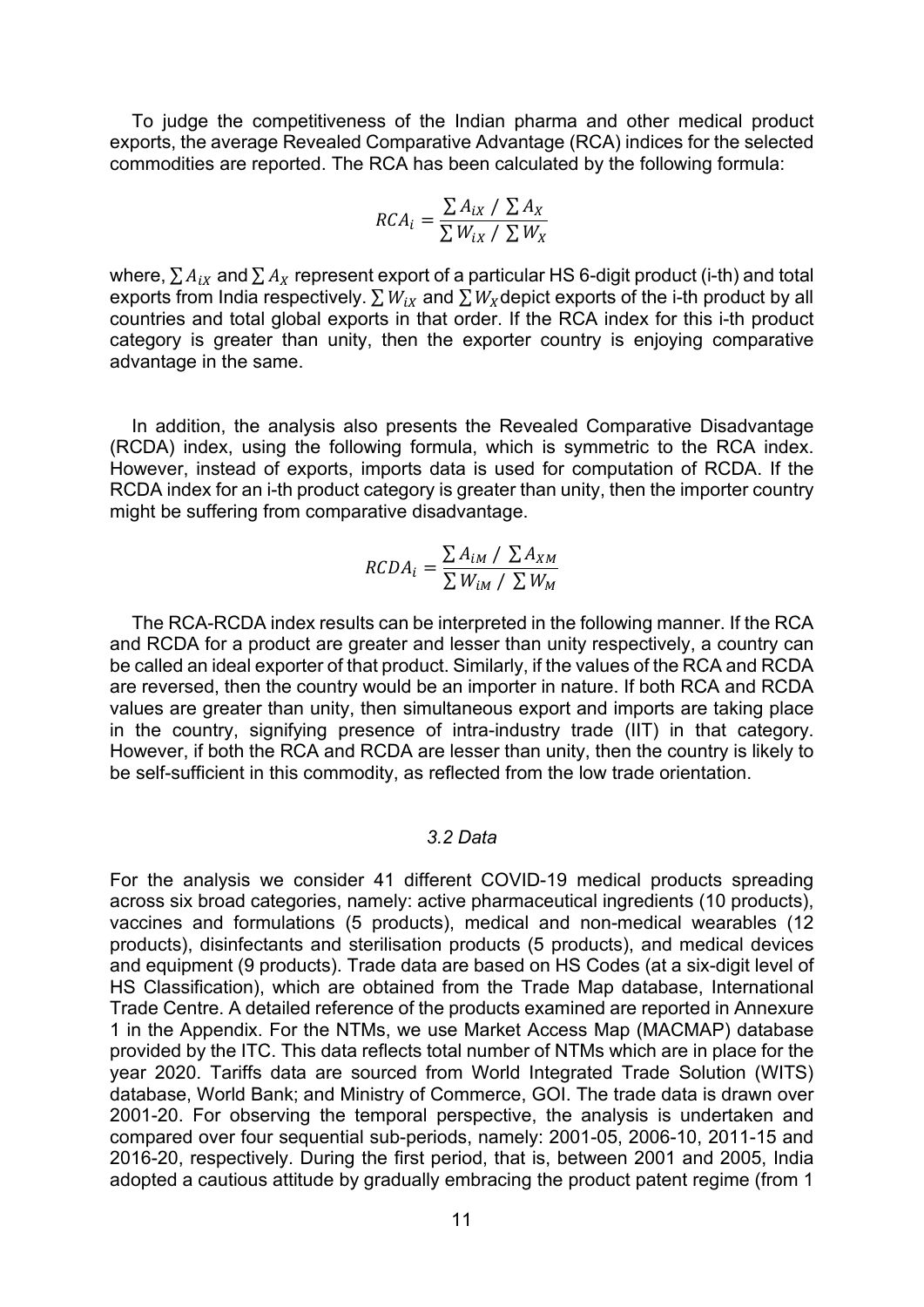January 2005, onwards). The second period (2006-10) was marked by India's entry into various Regional Trade Agreements (RTAs).<sup>[18](#page-13-1)</sup> Thereafter, during the last two phases (2011-15 and 2016-20), Indian policymakers pursued a policy of self-reliance in manufacturing, initially with the 'Make-in-India' scheme introduced in 2014, followed by the 'Atmanirbhar Bharat Abhiyan' (i.e., Self-Reliant India) launched in 2020.

## **4. Competitiveness patterns: the results**

<span id="page-13-0"></span>Tables 3, bring out some interesting observations. As seen from Table 3, in general, India has a comparative advantage in manufacturing several active pharmaceutical ingredients (APIs), vaccines and formulations. On the contrary, the country lacks a comparative advantage in manufacturing other COVID-19 related medical items, such as medical and non-medical wearables, medical instruments, disinfectants and sterilization products.

| SI.            |                                                 |         | <b>RCA</b> |         |         | <b>RCDA</b> |         |         |         |  |  |  |  |  |
|----------------|-------------------------------------------------|---------|------------|---------|---------|-------------|---------|---------|---------|--|--|--|--|--|
| No.            | <b>HS Code</b>                                  | 2001-05 | 2006-10    | 2011-15 | 2016-20 | 2001-05     | 2006-10 | 2011-15 | 2016-20 |  |  |  |  |  |
|                | <b>Active Pharmaceutical Ingredients (APIs)</b> |         |            |         |         |             |         |         |         |  |  |  |  |  |
| $\mathbf{1}$   | 293339                                          | 0.25    | 0.74       | 1.42    | 2.86    | 0.38        | 0.47    | 0.55    | 0.81    |  |  |  |  |  |
| $\overline{2}$ | 293349                                          | 0.40    | 0.38       | 2.58    | 6.52    | 0.08        | 0.14    | 0.57    | 1.15    |  |  |  |  |  |
| 3              | 293359                                          | 0.22    | 0.61       | 0.64    | 1.12    | 0.21        | 0.48    | 0.43    | 0.58    |  |  |  |  |  |
| $\overline{4}$ | 293399                                          | 0.06    | 0.16       | 1.28    | 3.03    | 0.04        | 0.12    | 0.33    | 1.44    |  |  |  |  |  |
| 5              | 293622                                          | 0.38    | 1.23       | 1.35    | 1.77    | 1.48        | 1.73    | 1.53    | 2.12    |  |  |  |  |  |
| 6              | 293625                                          | 0.07    | 0.01       | 0.04    | 0.08    | 1.44        | 1.08    | 1.34    | 1.41    |  |  |  |  |  |
| $\overline{7}$ | 293626                                          | 7.25    | 2.41       | 0.52    | 0.67    | 1.52        | 3.76    | 3.80    | 4.98    |  |  |  |  |  |
| $\overline{8}$ | 293627                                          | 0.03    | 0.03       | 0.17    | 0.29    | 0.41        | 0.31    | 0.29    | 0.54    |  |  |  |  |  |
| $\overline{9}$ | 294190                                          | 2.30    | 2.60       | 4.09    | 4.45    | 1.24        | 1.82    | 1.87    | 3.01    |  |  |  |  |  |
| 10             | 294200                                          | 84.57   | 64.50      | 43.68   | 39.02   | 45.03       | 24.06   | 20.53   | 13.97   |  |  |  |  |  |

**Table 3: Competitiveness of India in select product categories**

<span id="page-13-1"></span><sup>&</sup>lt;sup>18</sup>India signed 6 different RTAs, namely, (1) South Asian Free Trade Area in 2006, (2) India Bhutan Trade Agreement in 2006, (3) India Chile Preferential Trade Agreement (PTA)in 2007, (4) India MERCOSUR PTA in 2009, (5) India-ASEAN FTA in 2010, and (6) India South Korea Comprehensive Economic Partnership Agreement in 2010.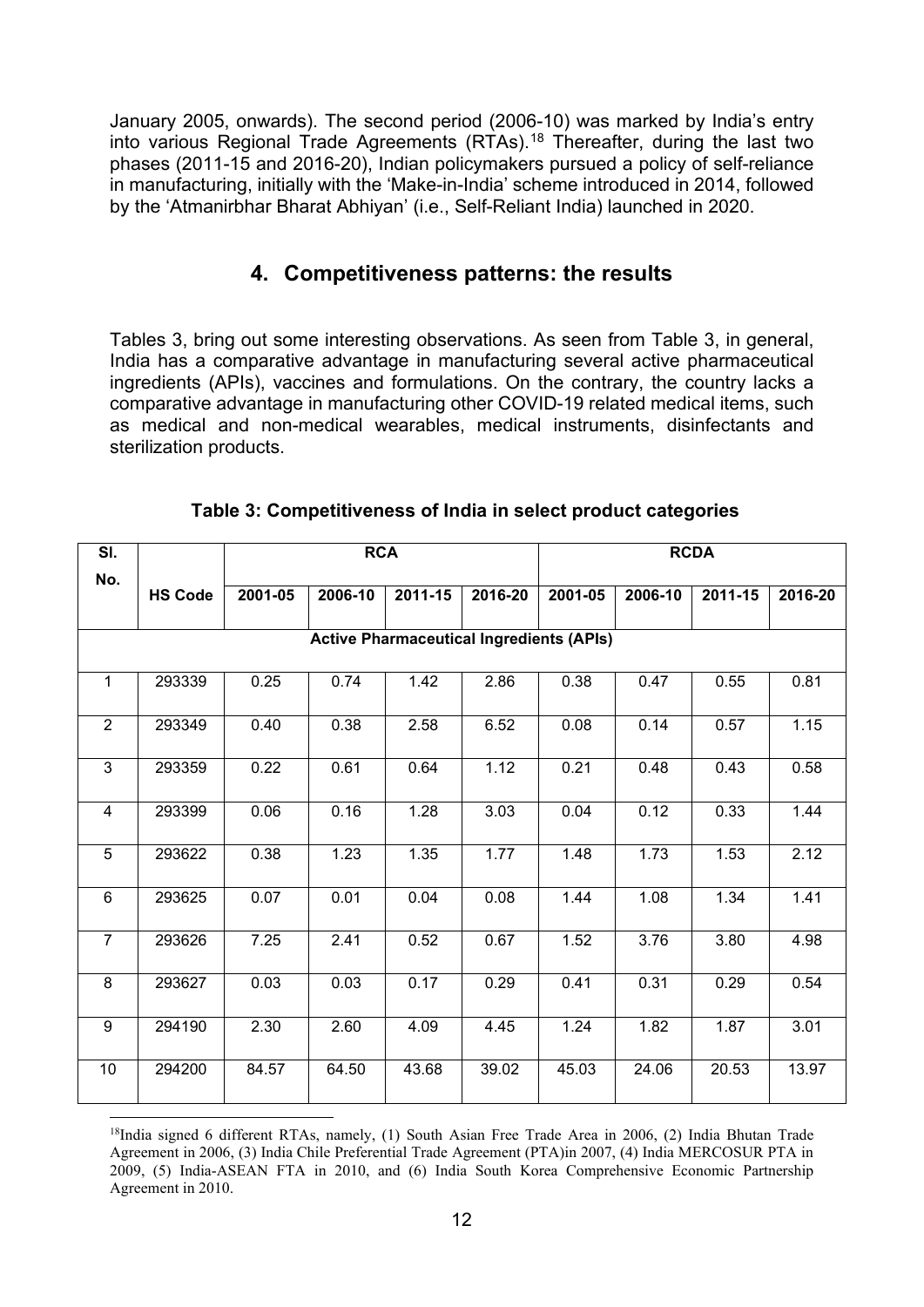|                                                                                        | <b>Vaccines and Formulations</b> |                |                |      |                                                 |                                                    |      |      |      |  |  |  |  |
|----------------------------------------------------------------------------------------|----------------------------------|----------------|----------------|------|-------------------------------------------------|----------------------------------------------------|------|------|------|--|--|--|--|
| $\mathbf{1}$                                                                           | 300220                           | 2.01           | 1.11           | 1.21 | 1.55                                            | 0.88                                               | 0.34 | 0.41 | 0.46 |  |  |  |  |
| $\overline{2}$                                                                         | 300420                           | 2.48           | 3.84           | 3.51 | 4.25                                            | 0.06                                               | 0.05 | 0.09 | 0.11 |  |  |  |  |
| 3                                                                                      | 300439                           | 0.28           | 0.21           | 0.25 | 0.20                                            | 0.11                                               | 0.10 | 0.11 | 0.09 |  |  |  |  |
| 4                                                                                      | 300450                           | 3.89           | 4.32           | 3.24 | 3.41                                            | 0.09                                               | 0.09 | 0.05 | 0.06 |  |  |  |  |
| 5                                                                                      | 300490                           | 0.88           | 0.92           | 1.74 | 2.44                                            | 0.09                                               | 0.11 | 0.08 | 0.10 |  |  |  |  |
|                                                                                        |                                  |                |                |      | <b>Wearables (Raw Materials)</b>                |                                                    |      |      |      |  |  |  |  |
| $\mathbf{1}$<br>560311<br>0.03<br>0.12<br>0.23<br>0.44<br>0.40<br>0.21<br>0.52<br>0.88 |                                  |                |                |      |                                                 |                                                    |      |      |      |  |  |  |  |
| $\overline{2}$                                                                         | 560312                           | 0.01           | 0.44           | 0.93 | 1.18                                            | 0.21                                               | 0.18 | 0.18 | 0.23 |  |  |  |  |
| 3                                                                                      | 560314                           | 0.04           | 0.03           | 0.16 | 0.46                                            | 0.11                                               | 0.19 | 0.41 | 0.54 |  |  |  |  |
| $\overline{4}$                                                                         | 560391                           | 0.03           | 0.02           | 0.11 | 0.07                                            | 1.13                                               | 0.29 | 0.55 | 0.71 |  |  |  |  |
| 5                                                                                      | 560392                           | 0.00           | 0.02           | 0.05 | 0.05                                            | 0.47                                               | 0.21 | 0.40 | 0.87 |  |  |  |  |
| $\,6\,$                                                                                | 560393                           | 0.01           | 0.01           | 0.07 | 0.17                                            | 0.57                                               | 0.26 | 0.27 | 0.43 |  |  |  |  |
| $\overline{7}$                                                                         | 560394                           | 0.03           | 0.04           | 0.11 | 0.13                                            | 1.22                                               | 0.98 | 1.19 | 1.29 |  |  |  |  |
|                                                                                        |                                  |                |                |      |                                                 | Medical and Non-medical wearables (Final Products) |      |      |      |  |  |  |  |
| $\mathbf{1}$                                                                           | 392690                           | 0.39           | 0.50           | 0.54 | 0.56                                            | 0.41                                               | 0.45 | 0.50 | 0.55 |  |  |  |  |
| $\overline{2}$                                                                         | 401511                           | 2.72           | 1.76           | 1.42 | 1.40                                            | 0.05                                               | 0.15 | 0.38 | 0.45 |  |  |  |  |
| $\overline{3}$                                                                         | 621790                           | 0.24           | 0.72           | 0.70 | 0.56                                            | 0.10                                               | 0.14 | 0.10 | 0.15 |  |  |  |  |
| $\overline{\mathbf{4}}$                                                                | 630790                           | 13.50          | 4.01           | 2.13 | 2.15                                            | 0.17                                               | 0.13 | 0.08 | 0.11 |  |  |  |  |
| 5                                                                                      | 901850                           | 0.17           | 0.26           | 0.23 | 0.32                                            | 2.62                                               | 1.48 | 1.57 | 1.41 |  |  |  |  |
|                                                                                        |                                  |                |                |      | <b>Disinfectants and sterilisation products</b> |                                                    |      |      |      |  |  |  |  |
| $\mathbf{1}$                                                                           | 300215                           | ۰.             | ۰              |      | 0.04                                            |                                                    |      |      | 0.05 |  |  |  |  |
| $\overline{2}$                                                                         | 380894                           | $\blacksquare$ | $\blacksquare$ | 0.44 | 0.41                                            | $\blacksquare$                                     | ۰.   | 0.08 | 0.10 |  |  |  |  |
| 3                                                                                      | 701010                           | 1.84           | 2.29           | 2.31 | 3.00                                            | 0.39                                               | 0.47 | 0.62 | 1.52 |  |  |  |  |
| $\overline{\mathbf{4}}$                                                                | 701090                           | 0.66           | 0.95           | 1.12 | 1.25                                            | 0.06                                               | 0.18 | 0.21 | 0.24 |  |  |  |  |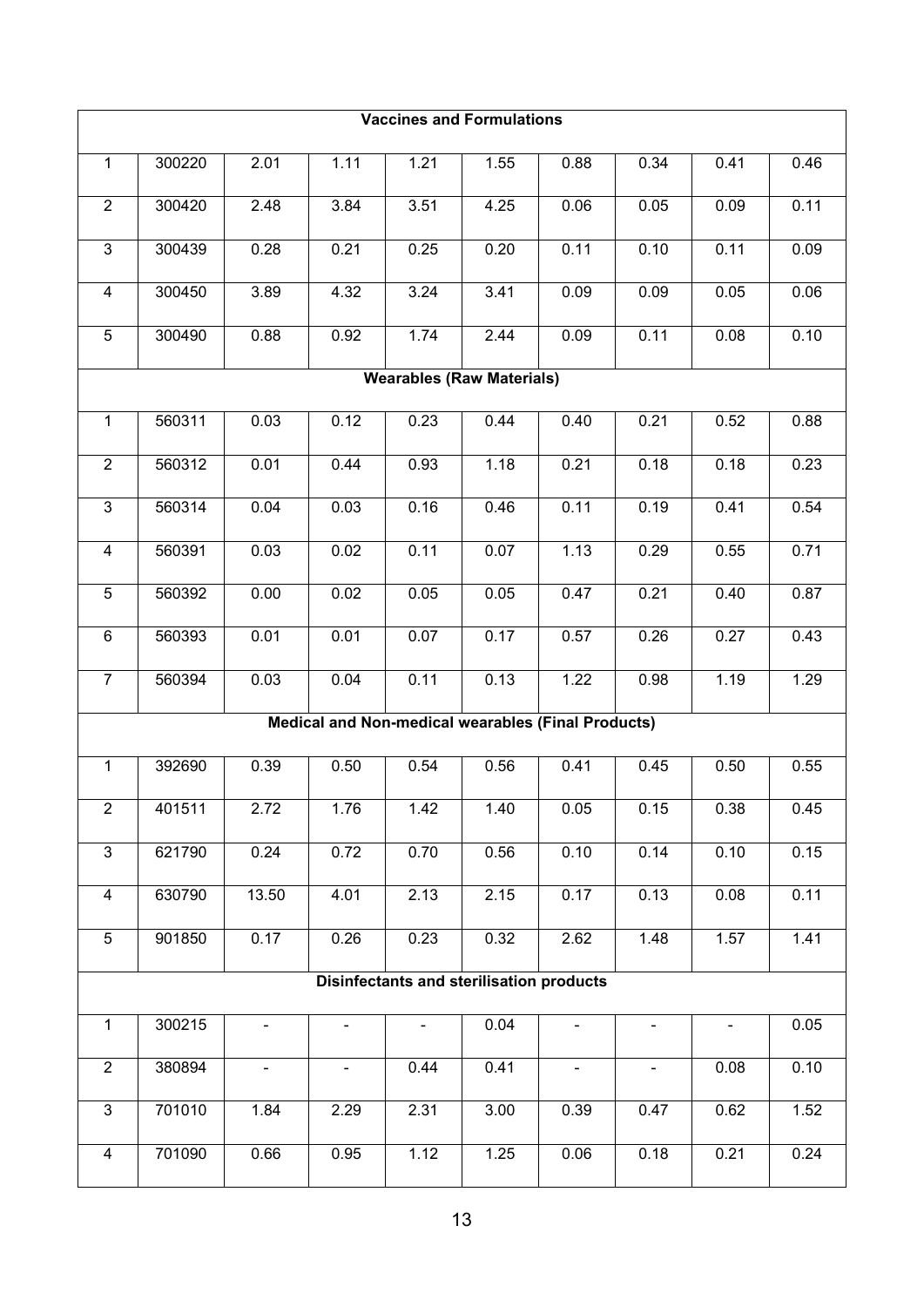| 5              | 841990                               | 0.79 | 1.11 | 0.87 | 0.90 | 1.15 | 1.24 | 0.91 | 0.85 |  |  |  |  |  |
|----------------|--------------------------------------|------|------|------|------|------|------|------|------|--|--|--|--|--|
|                | <b>Medical devices and equipment</b> |      |      |      |      |      |      |      |      |  |  |  |  |  |
| 1              | 841920                               | 0.13 | 0.47 | 0.51 | 0.43 | 1.06 | 1.10 | 1.16 | 1.55 |  |  |  |  |  |
| $\overline{2}$ | 901811                               | 0.68 | 0.41 | 0.51 | 1.53 | 0.24 | 0.25 | 0.23 | 0.33 |  |  |  |  |  |
| 3              | 901812                               | 2.00 | 0.45 | 0.64 | 0.39 | 1.49 | 1.00 | 0.83 | 1.19 |  |  |  |  |  |
| 4              | 901819                               | 0.30 | 0.55 | 0.43 | 0.40 | 1.89 | 0.83 | 0.49 | 0.24 |  |  |  |  |  |
| $\overline{5}$ | 901839                               | 0.26 | 0.30 | 0.43 | 0.54 | 0.59 | 0.47 | 0.36 | 0.36 |  |  |  |  |  |
| $6\phantom{1}$ | 901890                               | 0.26 | 0.27 | 0.24 | 0.26 | 0.83 | 0.60 | 0.46 | 0.50 |  |  |  |  |  |
| $\overline{7}$ | 901920                               | 0.03 | 0.04 | 0.03 | 0.05 | 0.53 | 0.34 | 0.43 | 0.67 |  |  |  |  |  |
| 8              | 902000                               | 0.05 | 0.04 | 0.16 | 0.07 | 0.37 | 0.34 | 0.33 | 0.33 |  |  |  |  |  |
| 9              | 902212                               | 0.13 | 0.02 | 0.03 | 0.15 | 1.11 | 1.01 | 1.01 | 1.10 |  |  |  |  |  |

Source: Computed by authors using trade data sourced from Trade Map [\(https://www.trademap.org/\)](https://www.trademap.org/)

In the API segment, the RCA values increased over time for several product groups, indicating that India is consolidating its position as an exporter in this product category. Considering the items HS-293339 and HS-293349 (Hydroxychloroquine), initially, the RCA values were lesser than unity, but improved over time, crossing the competitiveness threshold value of one. While for the API items with an RCA value greater than unity India has a trade surplus, products characterized by RCA value less than one, India suffers from a trade deficit. For instance, in case of HS-293622 (vitamin B1), HS-293625 (vitamin B6), HS-293626 (vitamin B12), and HS-293627 (vitamin C), Indian manufacturers do not have comparative advantage and run trade deficit. Interestingly for HS-294190 (neomycin, rifampicin, and clindamycin salts) both the RCA and RCDA values are greater than unity, indicating presence of IIT.

Within the vaccines and formulations category, for all the items barring HS-300439 (formulations made of progesterone, oestrogen, etc.), RCA is greater than unity and RCDA is less than unity, which underlines the country's comparative advantage. In particular, for HS-300220 (all vaccines for human medicine, including COVID-19 vaccines), India displays a strong and time-invariant comparative advantage.

For most of the items falling under wearables (raw materials), medical and non-medical wearables (final products), disinfectants and sterilisation products, and medical devices and equipment sub-categories, India does not have comparative advantage. During 2016-20, only for HS-560312 (non-woven fabrics of 25-70 GSM), HS-401511 (surgical rubber or medical examination rubber gloves), HS-701010 (glass containers for vaccines), HS-901819 (pulse oximeters), andHS-901811 (electrocardiograph), RCA value is greater than unity. For all other items, RCA values were lesser than unity,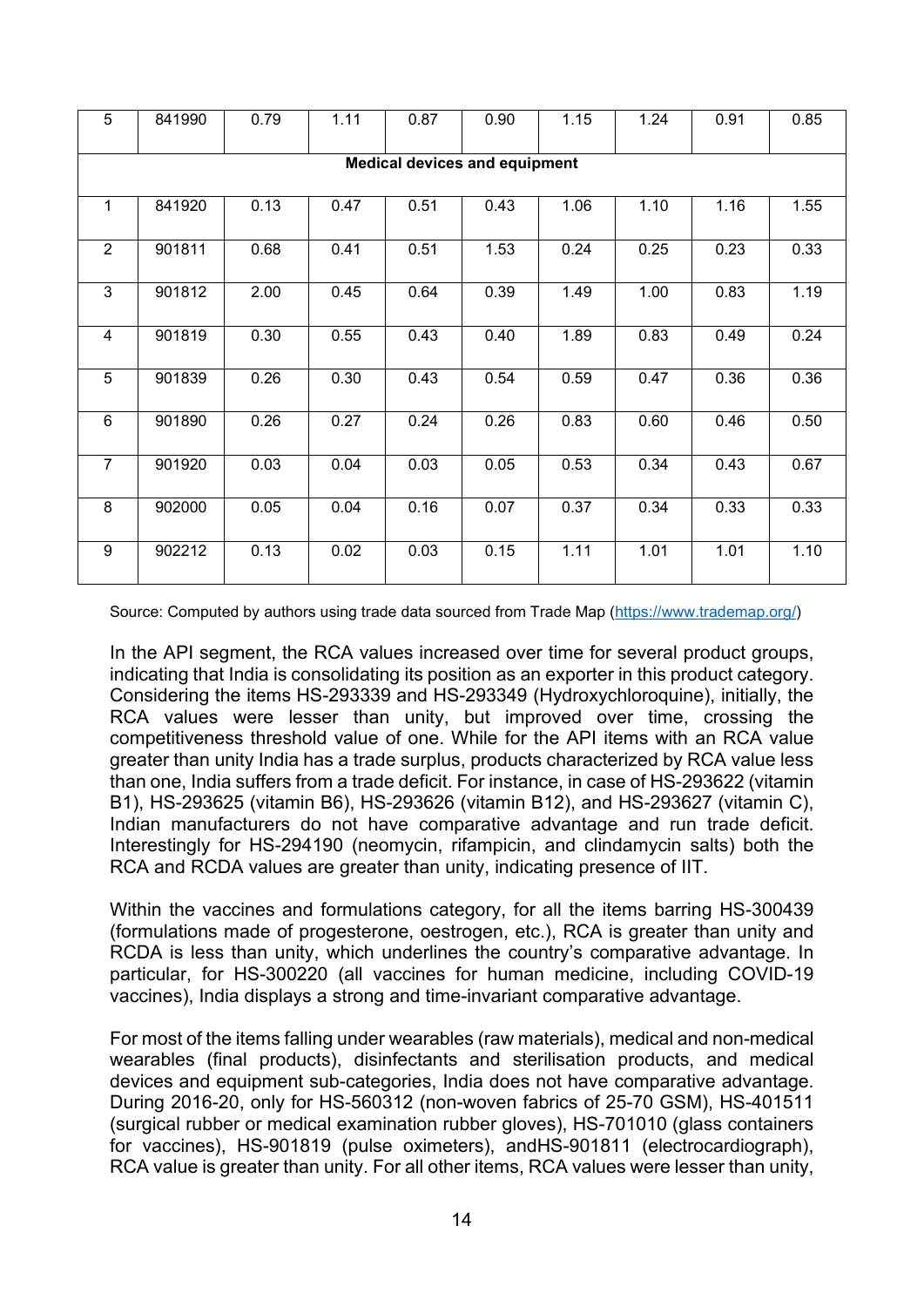indicating absence of competitiveness. With the threat of COVID-19 wave looming large, India had to resort to import of some of these items. However, with time, production capacity in these products improved (ET, 2021).

It is further observed that India enjoys a lower RCA and RCDA values for capitalintensive medical items critical for treating COVID-19 patients such as HS-901920 (ventilators, oxygen humidifiers, CPAP, BIPAP, oxygen concentrators, etc.) and HS-902000 (other breathing appliances and gas masks, excluding protective masks having neither mechanical parts). In the pandemic period, import dependence of India increased for many of these product groups.

The higher RCA value (reflecting comparative advantage) also translates into a favourable trade balance across sectors, which are summarized in Table 4.

| SI             | <b>HS Code</b> | <b>Product</b>                                                                    |         | <b>Weighted Average Tariff</b> |         | <b>Trade Balance</b><br><b>Scenario</b> |         |               |
|----------------|----------------|-----------------------------------------------------------------------------------|---------|--------------------------------|---------|-----------------------------------------|---------|---------------|
| No.            |                |                                                                                   | 2001-05 | 2006-10                        | 2011-15 | 2016-19                                 | 2016-20 | <b>Feb-21</b> |
| $\mathbf{1}$   | 292229         | Paracetamol                                                                       | 27      | 9.6                            | 7.5     | 7.4                                     | $-31.6$ | $-1.6$        |
| $\overline{2}$ | 293329         | Tinidazole and<br>Metronidazole                                                   | 27      | 9.6                            | 7.5     | 7.4                                     | 92.2    | 15.5          |
| 3              | 293339         | Hydroxychloroquine                                                                | 27      | 9.6                            | 7.5     | 7.3                                     | 317.6   | 43.1          |
| 4              | 293349         | Hydroxychloroquine                                                                | 25      | 9.6                            | 7.5     | 7.4                                     | 91      | $\mathbf{3}$  |
| 5              | 293359         | Acyclovir                                                                         | 27      | 9.6                            | 7.5     | 7.4                                     | 63.6    | 13.3          |
| 6              | 293399         | Hydroxychloroquine                                                                | 25      | 9.1                            | 7.5     | 6.6                                     | 174     | 8.8           |
| $\overline{7}$ | 293499         | Remdesivir API                                                                    | 25      | 9.3                            | 7.5     | 6.4                                     | 73.7    | $-3.5$        |
| 8              | 293622         | Vitamin B1                                                                        | 27      | 9.6                            | 7.5     | 6.8                                     | $-9.8$  | $-1$          |
| 9              | 293625         | Vitamin B6                                                                        | 27      | 9.6                            | 7.5     | 6.8                                     | $-9.7$  | $-0.6$        |
| 10             | 293626         | Vitamin B12                                                                       | 27      | 9.6                            | 7.5     | 7.4                                     | $-39.8$ | $-4.4$        |
| 11             | 293723         | Progesterone                                                                      | 25      | 9.6                            | 7.5     | 7.4                                     | $-42.8$ | $-2.4$        |
| 12             | 294140         | Chloramphenicol                                                                   | 27      | 9.6                            | 7.5     | 7.3                                     | $-0.35$ | $\mathbf 0$   |
| 13             | 294150         | <b>Erythromycin Salts</b>                                                         | 27      | 9.6                            | 7.5     | 7.4                                     | $-6.4$  | $-1.9$        |
| 14             | 294190         | Neomycin and<br>Clindamycin Salts                                                 | 26.6    | 9.5                            | 7.5     | 7.4                                     | $-62.1$ | $-20.8$       |
| 15             | 294200         | Ornidazole                                                                        | 27      | 9.5                            | 7.5     | 7.3                                     | 677.6   | 65.5          |
| 16             | 300420         | Formulations made of<br>Chloramphenicol,<br>Erythromycin and<br>Clindamycin Salts | 27      | 11                             | 10      | 10                                      | 999.7   | 77.1          |
| 17             | 300439         | Formulations made of<br>Progesterone                                              | 27      | 11                             | 10      | 9.6                                     | 13.5    | 5.9           |

### **Table 4: Tariff (%) and trade balance (\$ Million)**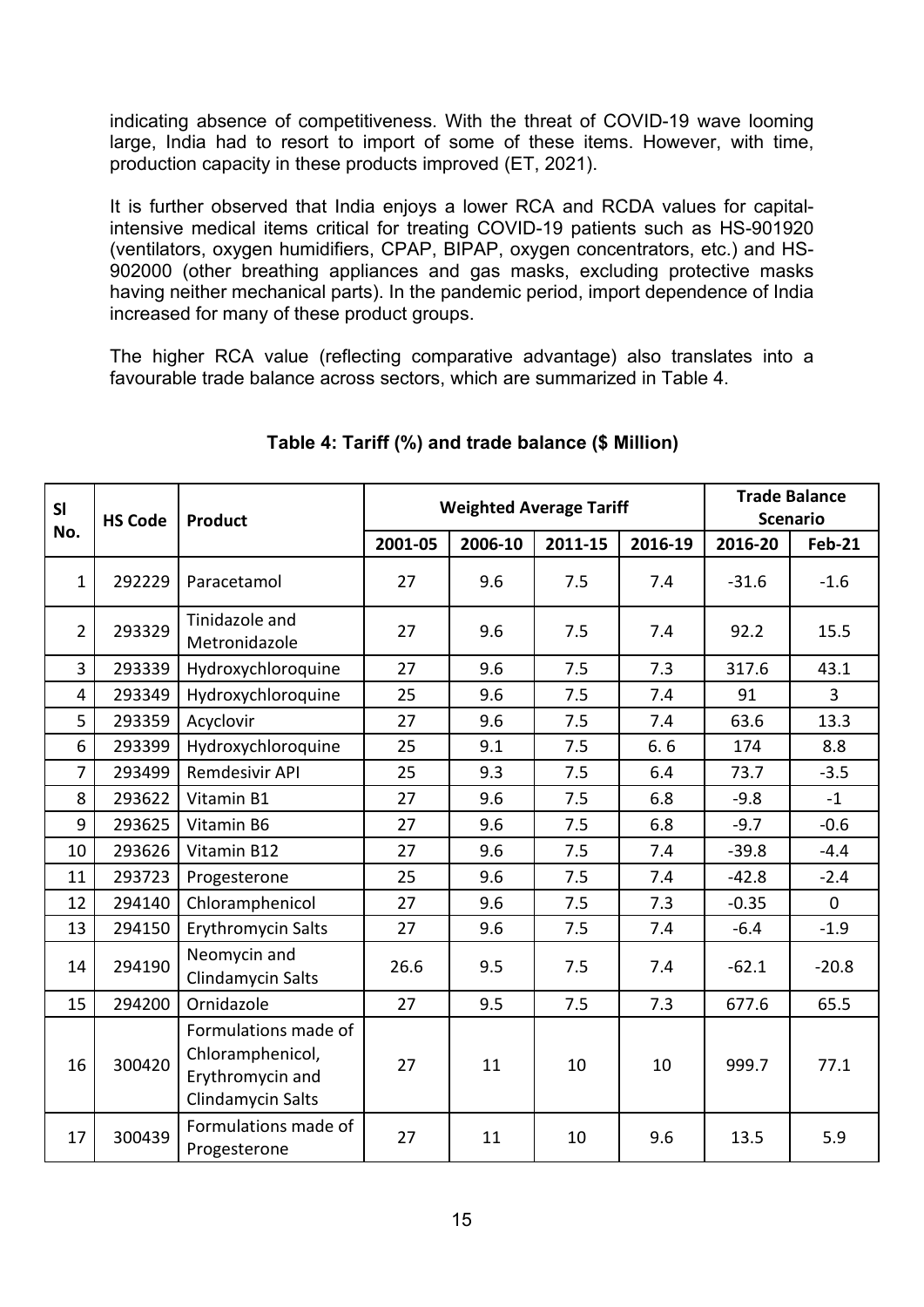| 18 | 300450 | Formulations made of<br>Vitamin B1, B6, B12                                                                                                                                  | 27 | 11 | 10 | 8.8  | 240.2   | 22.8     |
|----|--------|------------------------------------------------------------------------------------------------------------------------------------------------------------------------------|----|----|----|------|---------|----------|
| 19 | 300490 | Formulations made of<br>Neomycin,<br>Ornidazole,<br>Metronidazole,<br>Tinidazole, Acyclovir,<br>Paracetamol,<br>Remdesivir,<br>Amphotericin B,<br>Hydroxychloroquine<br>etc. | 27 | 11 | 10 | 9.64 | 10593.1 | 1,142.10 |

Source: Computed by authors from WITS [\(https://wits.worldbank.org/\)](https://wits.worldbank.org/) and Ministry of Commerce, Government of India [\(https://commerce.gov.in/trade-statistics/export-import-data-bank-monthly/\)](https://commerce.gov.in/trade-statistics/export-import-data-bank-monthly/) data

Higher RCA scores tend to indicate comparative advantage and ideally may reflect trade surplus in favour of India. While the RCA-RCDA results jointly underline India's competitiveness patterns, the trade balance scenario is an indicator of evolving specialization. For example, in the vaccines and formulations category, India runs a trade surplus. Similar is the case with a few wearable items (raw materials), medical and non-medical wearables (final products), disinfectants and sterilization products, and medical device and equipment – items with higher RCA scores translating into a favourable trade balance for the country. However, irrespective of the RCA and RCDA results, India has followed a defensive trade regime, marked by the presence of higher trade-weighted average tariffs rates across APIs, vaccines, formulations, and other COVID-19 related product categories.

Table 5 attempts to summarize the observations of the paper in terms of RCA-RCDA (reflecting competitiveness) and import dependence on China, supplemented by trade balance and tariff protection related information. While the RCA-RCDA values have been used to gauge the trade opportunities, the average trade balance during 2016- 20 has been considered as a benchmark. The average tariff barriers on the HS codes during 2016-19 are computed and reported in Table 5 under three distinct ranges. The current analysis defines the tariff protectionism as 'high', when the average tariff rates is more than 10%; 'moderate', when the average tariff rates is between 5-10%; and 'low', when the average tariff rates is less than 5%.

| SI.<br>No      | HS<br>Code                                      | <b>Import Dependence of China</b> |               |               |               | Dependence<br>on China | Export<br><b>Competitiveness</b> | Import<br><b>Threat</b> | Trade<br>Opportunity | Trade<br><b>Balance</b> | <b>Tariff</b><br>Protection |                        |
|----------------|-------------------------------------------------|-----------------------------------|---------------|---------------|---------------|------------------------|----------------------------------|-------------------------|----------------------|-------------------------|-----------------------------|------------------------|
|                |                                                 |                                   | 2001<br>$-05$ | 2006<br>$-10$ | 2011<br>$-15$ | 2016<br>-20            | % Share in<br><b>Imports</b>     | <b>RCA</b>              | <b>RCDA</b>          | <b>RCA-RCDA</b>         |                             | <b>Tariff</b><br>Range |
|                | <b>Active Pharmaceutical Ingredients (APIs)</b> |                                   |               |               |               |                        |                                  |                         |                      |                         |                             |                        |
|                | 293339                                          | 28.2                              | 46.5          | 65.8          | 76.8          | High                   | Yes                              | No                      | Export               | Positive                | Modest                      |                        |
| $\overline{2}$ | 293349                                          | 50.4                              | 75            | 64.3          | 69.2          | High                   | Yes                              | Yes                     | <b>IIT</b>           | Positive                | Modest                      |                        |
| 3              | 293359                                          | 27.1                              | 60.1          | 61.9          | 71.6          | High                   | Yes                              | No                      | Export               | Positive                | Modest                      |                        |

**Table 5: India's Import Dependence on China**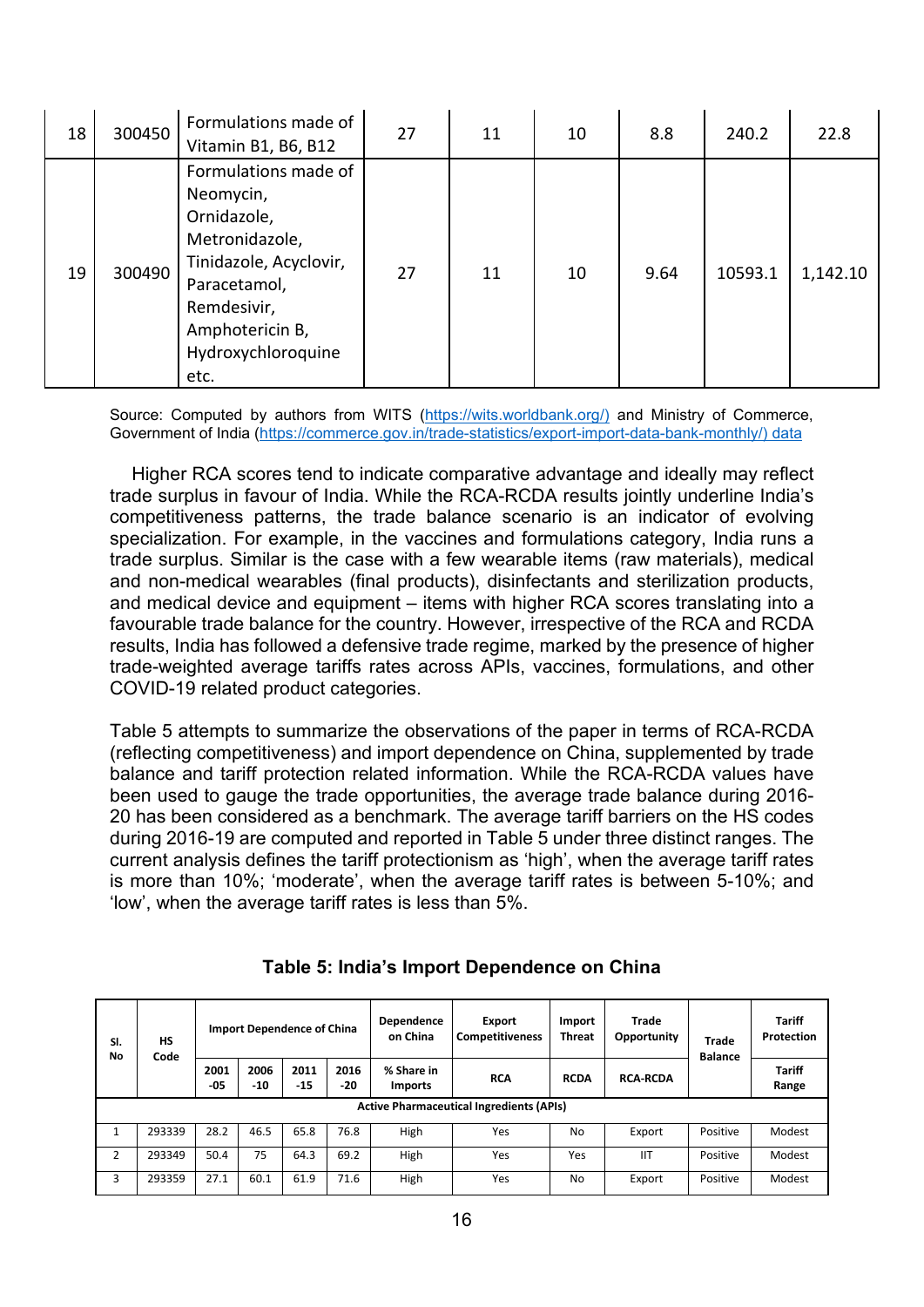| 4              | 293399                                                    | 33.8           | 50.9    | 64   | 71.9 | High   | Yes                                      | Yes | IIT           | Positive | Modest |  |
|----------------|-----------------------------------------------------------|----------------|---------|------|------|--------|------------------------------------------|-----|---------------|----------|--------|--|
| 5              | 293622                                                    | 63.1           | 65.9    | 65.2 | 71.2 | High   | Yes                                      | Yes | IIT           | Negative | Modest |  |
| 6              | 293625                                                    | 57.2           | 78.8    | 80.6 | 77.8 | High   | No                                       | Yes | Import        | Negative | Modest |  |
| 7              | 293626                                                    | 81.3           | 85.1    | 90.5 | 95.1 | High   | No                                       | Yes | Import        | Negative | Modest |  |
| 8              | 293627                                                    | 24.6           | 52.5    | 71.8 | 77.6 | High   | No                                       | No  | Self-reliance | Negative | Modest |  |
| 9              | 294190                                                    | 41.3           | 68.7    | 74.1 | 76.9 | High   | Yes                                      | Yes | IIT           | Negative | Modest |  |
| 10             | 294200                                                    | 34.9           | 59.2    | 62.7 | 71   | High   | Yes                                      | Yes | IIT           | Positive | Modest |  |
|                |                                                           |                |         |      |      |        | <b>Formulation and Vaccines</b>          |     |               |          |        |  |
| 1              | 300220                                                    | 1.4            | 3.6     | 6.9  | 8.3  | Low    | Yes                                      | No  | Export        | Positive | Modest |  |
| 2              | 300420                                                    | 5.3            | 14.8    | 11.6 | 7.4  | Low    | Yes                                      | No  | Export        | Positive | High   |  |
| 3              | 300439                                                    | 4.1            | 5.9     | 7.4  | 1.6  | Low    | No                                       | No  | Self-reliance | Positive | Modest |  |
| 4              | 300450                                                    | 9.9            | 11.1    | 7.4  | 1.6  | Low    | Yes                                      | No  | Export        | Positive | Modest |  |
| 5              | 300490                                                    | 1.6            | $1.1\,$ | 3.4  | 2.3  | Low    | Yes                                      | No  | Export        | Positive | Modest |  |
|                | <b>Wearables (Raw Materials)</b>                          |                |         |      |      |        |                                          |     |               |          |        |  |
| $\mathbf 1$    | 560311                                                    | 24.2           | 25      | 25.2 | 27.9 | Modest | No                                       | No  | Self-reliance | Negative | Modest |  |
| $\overline{2}$ | 560312                                                    | 34.1           | 35.9    | 42.1 | 50.6 | High   | Yes                                      | No  | Export        | Positive | High   |  |
| 3              | 560314                                                    | 5.3            | 13.7    | 27.8 | 24.2 | Modest | No                                       | No  | Self-reliance | Negative | High   |  |
| 4              | 560391                                                    | 14.3           | 22.9    | 40   | 32   | Modest | No                                       | No  | Self-reliance | Negative | Low    |  |
| 5              | 560392                                                    | 27.4           | 39.1    | 35.5 | 38.8 | Modest | No                                       | No  | Self-reliance | Negative | Modest |  |
| 6              | 560393                                                    | 19.3           | 35.5    | 33   | 35.2 | Modest | No                                       | No  | Self-reliance | Negative | Modest |  |
| 7              | 560394                                                    | 16.2           | 41.5    | 34.8 | 42.3 | High   | No                                       | Yes | Import        | Negative | Modest |  |
|                | <b>Medical and Non-medical wearables (Final Products)</b> |                |         |      |      |        |                                          |     |               |          |        |  |
| $\mathbf 1$    | 392690                                                    | $\overline{7}$ | 18.9    | 30.6 | 34.3 | Modest | No                                       | No  | Self-reliance | Negative | Modest |  |
| $\overline{2}$ | 401511                                                    | 1.8            | 3.4     | 2.5  | 1.3  | Low    | Yes                                      | No  | Export        | Positive | Low    |  |
| 3              | 621790                                                    | 18.6           | 33.2    | 43.9 | 58.1 | High   | No                                       | No  | Self-reliance | Positive | Modest |  |
| 4              | 630790                                                    | 74.1           | 57.4    | 38.2 | 55.8 | High   | Yes                                      | No  | Export        | Positive | Modest |  |
| 5              | 901850                                                    | 0.7            | 3.5     | 6.4  | 8.4  | Low    | No                                       | Yes | Import        | Negative | Modest |  |
|                |                                                           |                |         |      |      |        | Disinfectants and sterilisation products |     |               |          |        |  |
| 1              | 300215                                                    |                |         |      | 0.1  | Low    | No                                       | No  | Self-reliance | Negative | Modest |  |
| 2              | 380894                                                    | $\blacksquare$ | 0.1     | 4.9  | 1.7  | Low    | No                                       | No  | Self-reliance | Positive | Modest |  |
| 3              | 701010                                                    | 5.7            | 62.3    | 80.3 | 88.3 | High   | Yes                                      | Yes | <b>IIT</b>    | Positive | Modest |  |
| 4              | 701090                                                    | 9.4            | 16.2    | 24.7 | 41.9 | High   | Yes                                      | No  | Export        | Positive | Modest |  |
| 5              | 841990                                                    | 3              | 14.6    | 23   | 29.9 | Modest | No                                       | No  | Self-reliance | Negative | Modest |  |
|                |                                                           |                |         |      |      |        | <b>Medical Devices and Equipment</b>     |     |               |          |        |  |
| $\mathbf{1}$   | 841920                                                    | 0.8            | 8.5     | 13.3 | 12.1 | Modest | No                                       | Yes | Import        | Negative | Modest |  |
| $\overline{2}$ | 901811                                                    | 1.4            | 8.7     | 60.7 | 47.4 | High   | Yes                                      | No  | Export        | Positive | Modest |  |
| 3              | 901812                                                    | 3.8            | 10.5    | 23.2 | 24.6 | Modest | No                                       | Yes | Import        | Negative | Low    |  |
| 4              | 901819                                                    | $\overline{2}$ | 6.3     | 16.6 | 23.7 | Modest | No                                       | No  | Self-reliance | Positive | Modest |  |
| 5              | 901839                                                    | 1.6            | 4.3     | 8.7  | 8.4  | Low    | No                                       | No  | Self-reliance | Positive | Modest |  |
| 6              | 901890                                                    | $1.5\,$        | 5.3     | 10.6 | 14.3 | Low    | No                                       | No  | Self-reliance | Negative | Modest |  |
| 7              | 901920                                                    | $\mathbf{1}$   | 7.8     | 16.9 | 22.2 | Modest | No                                       | No  | Self-reliance | Negative | Modest |  |
| 8              | 902000                                                    | 10             | 5.9     | 6.7  | 12.1 | Low    | No                                       | No  | Self-reliance | Negative | Modest |  |
| 9              | 902212                                                    | 17.5           | 19      | 31.7 | 40.6 | High   | No                                       | Yes | Import        | Negative | Modest |  |

Source: Computed by authors from Trade Map data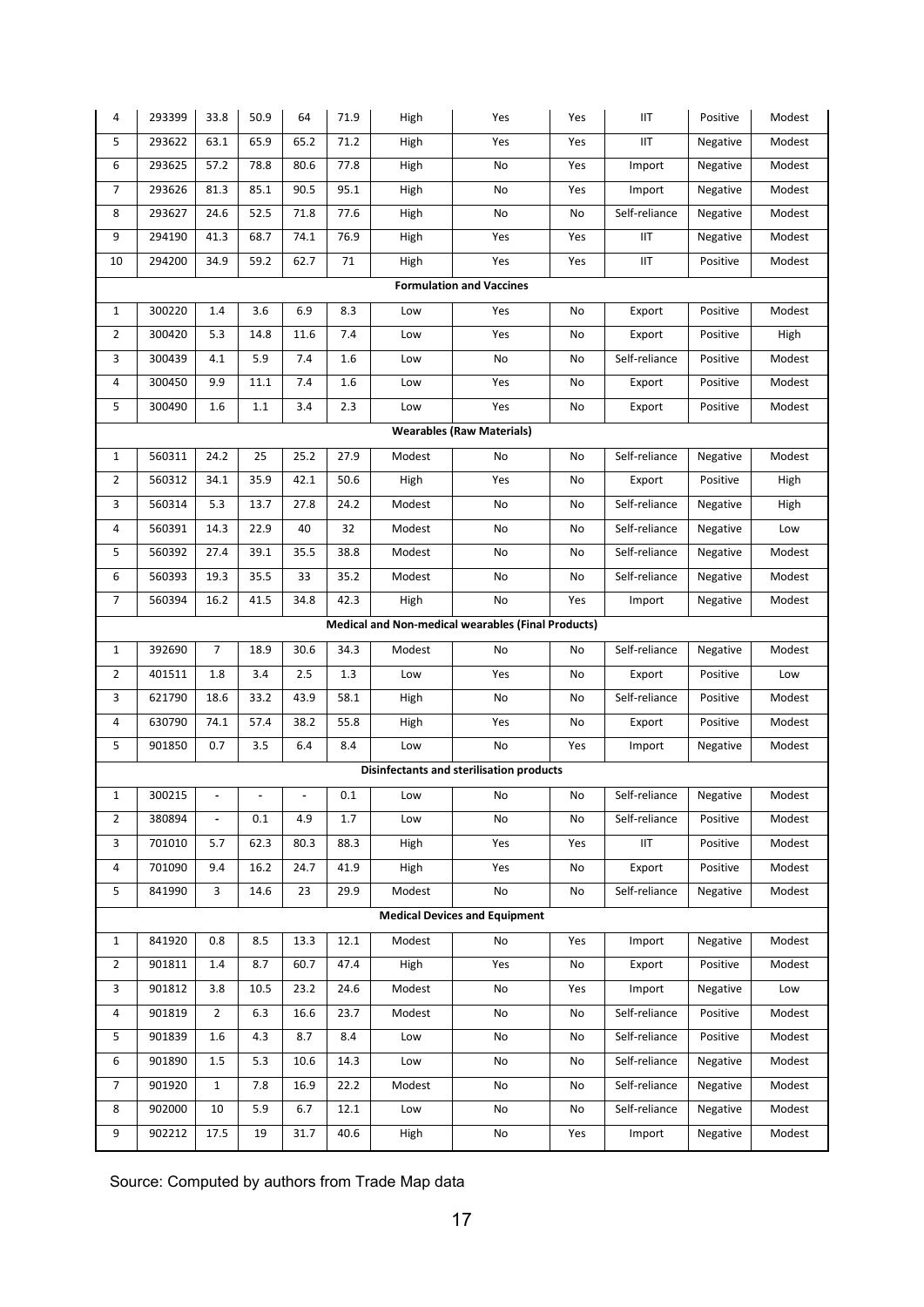From the perspective of tariff protection, interestingly, India adopts a defensive standpoint for several product categories, irrespective of the RCA and RCDA results. The defensive policy intervention in India towards pharma products can be linked to the fact that for many APIs the country is dependent on imports from China (Ahmed et al., 2020). For vaccines and formulation, India imposes a high vaccine tariffs of 10%, vis-à-vis the tariffs of 5% or lower elsewhere. Over 2001-18, the average global tariffs on medicines have fallen from 4.9% to 3.2%. While India has witnessed the biggest decline in average tariffs in percentage terms since 2001; several middle-to-high income countries (e.g. Nigeria, Ghana, Chile, Mongolia, Israel, and Bahrain) have eliminated tariffs over this period (Stevens and Banik, 2020). In addition, although average tariffs have fallen, number of dutiable tariff lines (tariffs coverage ratio) fluctuated in the country. For the pharmaceutical items (HS Code 3004) number of tariff lines increased from 18 in 2001 to 252 in 2018 (Stevens and Banik, 2020).<sup>[19](#page-19-0)</sup>

Finally, Figure 1 reveals that the Indian market is characterized by several NTMs on pharmaceutical imports as well, where the data obtained from Market Access Map is summarized. It is observed that the TBT provisions and regulations on packaging and labelling are quite common across these products, which are crucial for the fight against Covid-19. As the compliance requirements may lead to cost escalation for the imported products, there is considerable scope for entering into mutual recognition agreements (MRAs) involving pharma products for improving public health outcomes.



**Figure 1: Distribution of NTMs imposed by India during 2020**

Source: Constructed by authors from Market Access Map data

<span id="page-19-0"></span>The presence of high tariffs and NTM orientation in India, irrespective of the competitiveness patterns of the products, can be linked to the fact that for many APIs, wearables and other categories the country has a modest-to-high import dependence on China. Although tariffs on the API segment (HS-29) continued to remain high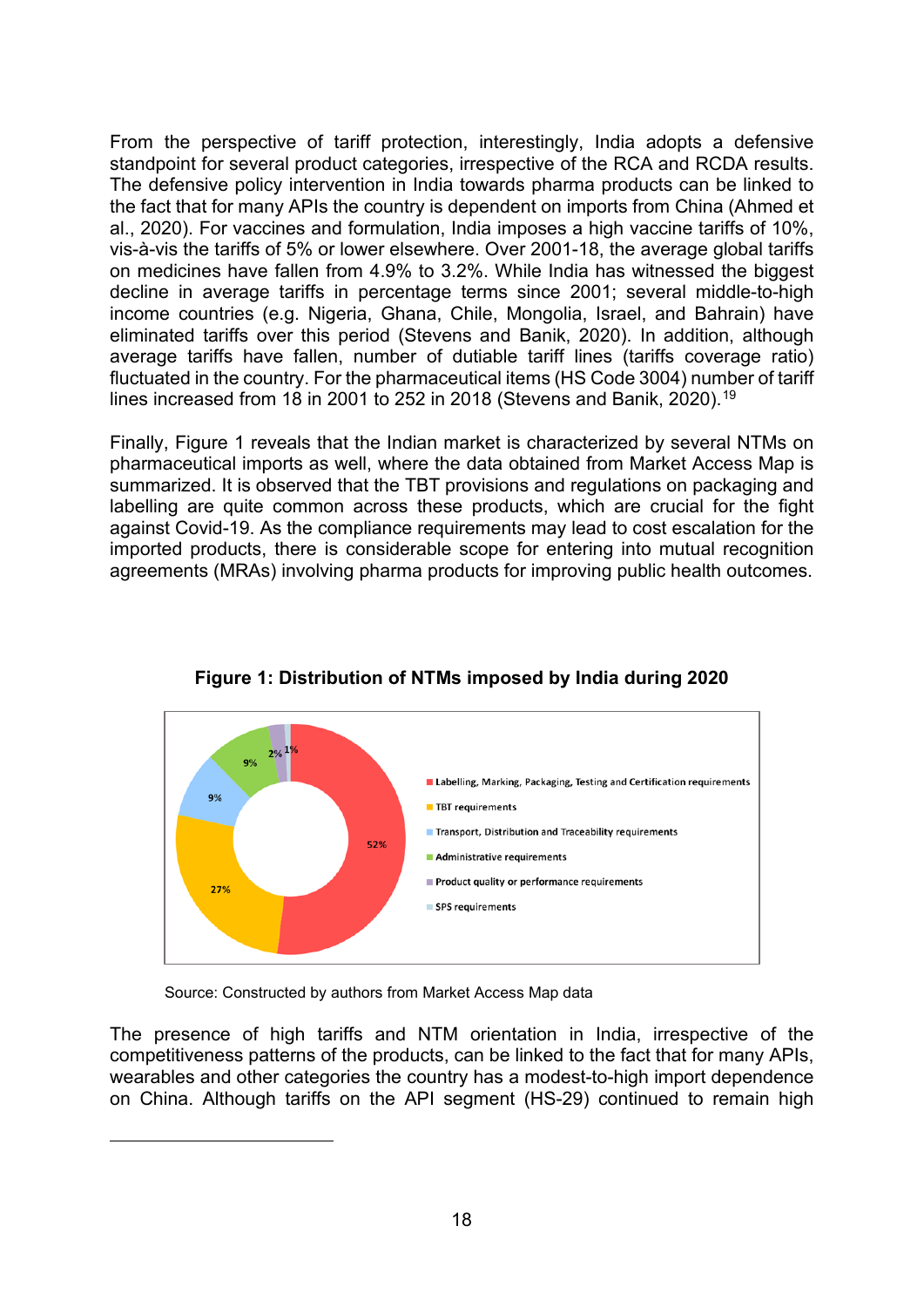(relative to the world average), a sharp reduction in trade-weighted average tariffs since 2005 helped the Indian vaccines and formulations manufacturers procure intermediate inputs at a cheaper price. This opportunity to access cheaper raw materials, in turn, helped India to considerably improve trade balance in the vaccines and formulations segment.

## **5. Conclusion**

<span id="page-20-0"></span>Given the comparative advantages in the medicine segment, aided by the cost advantages, India aspired to emerge as the vaccine hub of the world in early 2021. The second wave of the Covid-19 crisis however underlined the supply-side challenges and domestic price uncertainties, caused by acute shortage at home. India had to seek patent waivers on COVID-19 related medical products for the duration of the pandemic at the WTO. However, the current analysis reveals that even if India gets an IPR waiver, it is not going to make much difference as most of the leading players are already operating in India. The perception that the inability to get an IPR waiver is going to increase the price is also misleading, as the GOI has decided to make a majority of the COVID-19 vaccines available for its population free of cost. India is also not keen for using the CL provision, a legitimate WTO route, presumably anticipating that such a move may jeopardise in the ongoing negotiating with other COVID-19 vaccine manufacturers, namely, Pfizer and Moderna. Given the non-vaccinated population size and the short-run reliance of the country on foreign pharma corporates, this standpoint is unlikely to change in future.

For easing the domestic supply constraint in short run and enhance export in the medium-to-long runs, India needs to go for a tariff and NTM reforms. Despite a series of reforms, tariffs on medicines, vaccines and formulations, and other COVID-19 related medical items in India still remain high vis-à-vis global average, with the number of dutiable tariff lines in these categories increasing over 2001-19 period. Given that the majority of the patients in India have to pay out of their pockets for healthcare, these tariffs and NTMs, take a higher proportion of income from the poor than those higher up the income scale. Rather than seeking an IPR waiver India should try to reduce these tariffs and NTMs. With the pandemic continuing, reduction and elimination of tariffs and NTMs are desirable to facilitate smoother availability of medicinal goods in the domestic market and reduce the market price. On the other hand, a reduction in tariffs, by lowering the price of intermediate inputs can help the sector emerge competitively in the world market.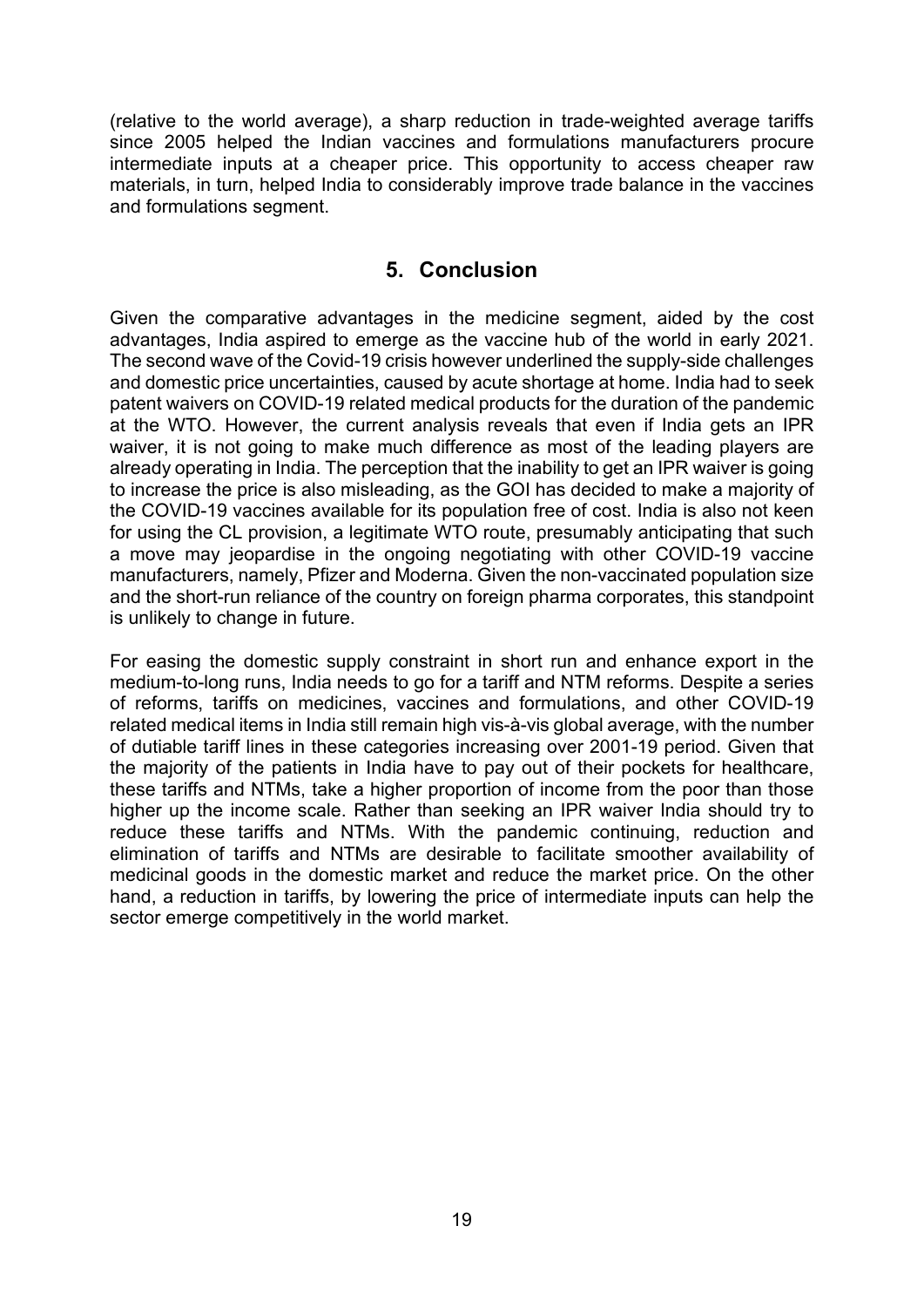### **List of references**

- <span id="page-21-0"></span>Ahmed, A., Chakraborty, D., and Bhattacharyya, R. (2020). The Recent Coronavirus (Covid-19) Pandemic: A Review of Issues for Indian Pharmaceutical Exports. Foreign Trade Review, Issue 55, Vol. 3, pp. 418-435.
- Banik, Nilanjan, and Chakraborty, Debashis. (2021). Putting India's IPR Waiver for COVID-19 vaccines into Perspective. *Economic and Political Weekly*, Vol.56, Issue 35, pp. 19-22.
- Barooah, S. P (2021). Natco Files Compulsory Licence Application for Covid Drug Baricitinib, May 5, 2021. Available at: [https://spicyip.com/2021/05/natco](https://spicyip.com/2021/05/natco-files-compulsory-licence-application-for-covid-drug-baricitinib.html)[files-compulsory-licence-application-for-covid-drug-baricitinib.html](https://spicyip.com/2021/05/natco-files-compulsory-licence-application-for-covid-drug-baricitinib.html)
- Bauer, M., (2017).The Compounding Effect of Tariffs on Medicines. *European Centre for International Political Economy, Policy Brief.* Available at: <https://euagenda.eu/upload/publications/untitled-107591-ea.pdf>
- BBC (2021). Covid vaccine: India gives 20 million jabs to mark PM Modi's birthday. Available at: [https://www.bbc.com/news/world-asia-india-56345591.](https://www.bbc.com/news/world-asia-india-56345591)
- Bhuyan, A., (2021). Experts criticise India's complacency over COVID-19. *The Lancet*, Vol. 397*,* Issue 10285, pp. 1611-1612.
- Chakraborty, Debashis., and Banik, Nilanjan (2020). Indian Pharma Sector's Journey for the Innovation Panacea: Lessons from Negotiations with EU and RCEP", in J. Chaisse (ed), "Sixty Years of European Integration and Global Power Shifts: Perceptions, Interactions and Lessons", Oxford: Hart, pp. 429-461.
- Chaudhuri, S (2005). TRIPS and Changes in Pharmaceutical Patent Regime in India. Working Paper No. 535, Kolkata, Indian Institute of Management Calcutta.
- Cohen, J.C., Gyansa-Lutterodt, M., Torpey, K., Esmail, L.C. and Kurokawa, G., (2005). TRIPS, the Doha Declaration and increasing access to medicines: policy options for Ghana, *Globalization and Health*, Vol.1, Issue 1, pp.1-10.
- Dutta, Shibanjan (2021). Drivers of Indian Pharmaceutical Exports. Available at: [https://rbidocs.rbi.org.in/rdocs/Bulletin/PDFs/03AR\\_15072021B75D322EF39B](https://rbidocs.rbi.org.in/rdocs/Bulletin/PDFs/03AR_15072021B75D322EF39B4B3A83C9B918B459A759.PDF) [4B3A83C9B918B459A759.PDF](https://rbidocs.rbi.org.in/rdocs/Bulletin/PDFs/03AR_15072021B75D322EF39B4B3A83C9B918B459A759.PDF)
- Economic Times (2021). No shortage of PPEs, N-95 masks: Industry, April 30. Available at: [https://economictimes.indiatimes.com/news/india/no-shortage-of](https://economictimes.indiatimes.com/news/india/no-shortage-of-ppes-n-95-masks-industry/articleshow/82315975.cms)[ppes-n-95-masks-industry/articleshow/82315975.cms](https://economictimes.indiatimes.com/news/india/no-shortage-of-ppes-n-95-masks-industry/articleshow/82315975.cms)
- Export Import Bank of India (2016). Indian Pharmaceutical Industry: Challenges and Prospects, Occasional Paper No. 176.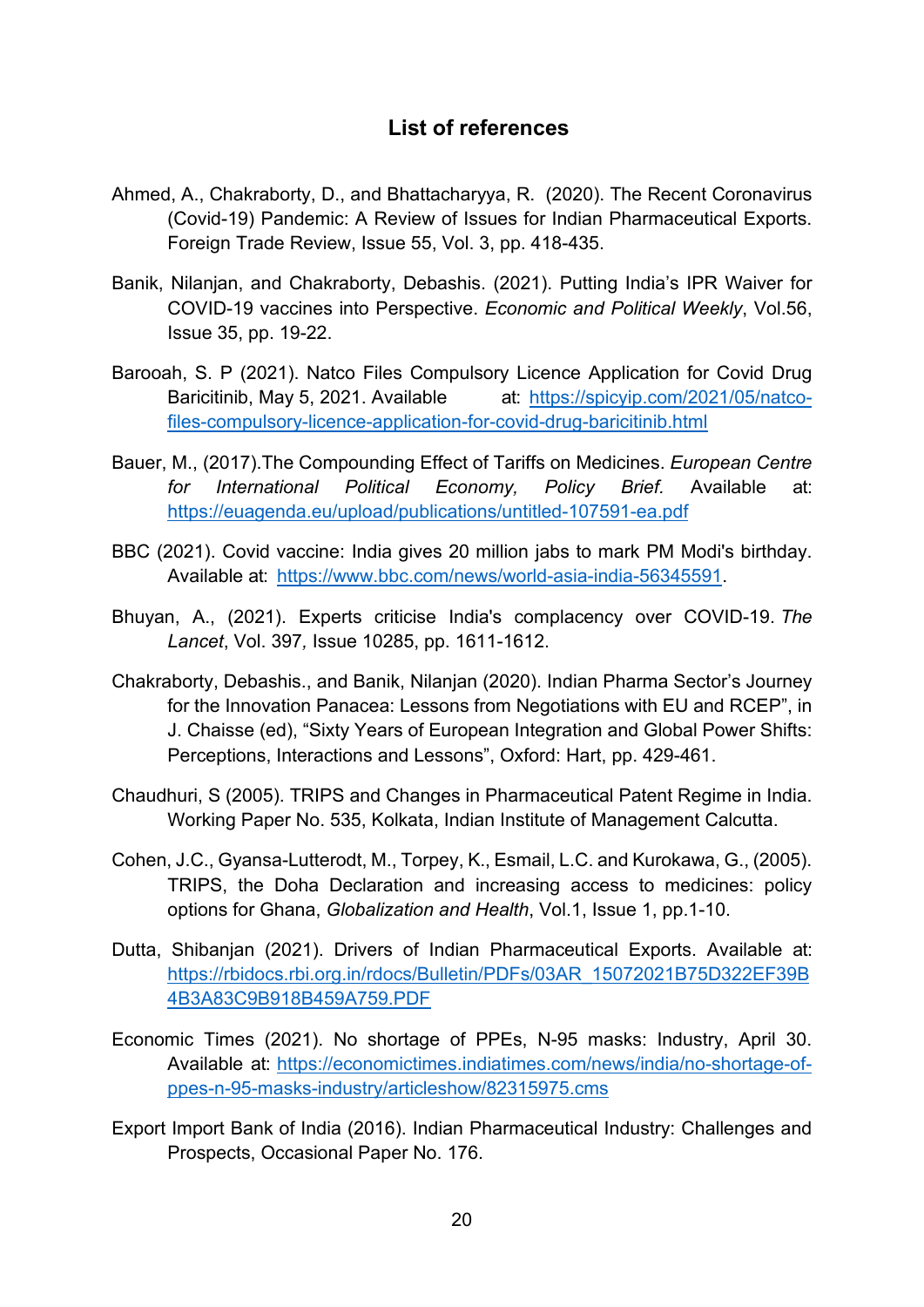- Fisher, William W. III and Rigamonti, Cyrill P. (2005). The South Africa AIDS Controversy: A Case Study in Patent Law and Policy. Available at: <https://cyber.harvard.edu/people/tfisher/South%20Africa.pdf>
- FM'tHoen, E. (2002). TRIPS, pharmaceutical patents and access to essential medicines: Seattle, Doha and beyond. *Journal of International Law*, Issue 3, 39-68.
- Government of India (2021). Continuation of the Market Access Initiative Scheme. Available at: [https://commerce.gov.in/wp-content/uploads/2021/07/Market-](https://commerce.gov.in/wp-content/uploads/2021/07/Market-Access-Initiative-MAI-Scheme-2021-dated-19-July-2021.pdf)[Access-Initiative-MAI-Scheme-2021-dated-19-July-2021.pdf.](https://commerce.gov.in/wp-content/uploads/2021/07/Market-Access-Initiative-MAI-Scheme-2021-dated-19-July-2021.pdf)
- Government of India (2020). Science, Technology, and Innovation Policy. Available at: [https://dst.gov.in/sites/default/files/STIP\\_Doc\\_1.4\\_Dec2020.pdf](https://dst.gov.in/sites/default/files/STIP_Doc_1.4_Dec2020.pdf)
- Government of India (2018). Progress Under 'Make in India Programme, *Question No 1631,* Question raised at Parliament Session. Available at: [https://dipp.gov.in/sites/default/files/ru\\_1631.pdf](https://dipp.gov.in/sites/default/files/ru_1631.pdf)
- Government of India (2008). Strategy for Increasing Exports of Pharmaceutical Products: Reports of the Task Force. Available at: [https://commerce.gov.in/wp](https://commerce.gov.in/wp-content/uploads/2020/02/MOC_635567633057176521_Report-Tas-Force-Pharma-12th-Dec-08.pdf)[content/uploads/2020/02/MOC\\_635567633057176521\\_Report-Tas-Force-](https://commerce.gov.in/wp-content/uploads/2020/02/MOC_635567633057176521_Report-Tas-Force-Pharma-12th-Dec-08.pdf)[Pharma-12th-Dec-08.pdf](https://commerce.gov.in/wp-content/uploads/2020/02/MOC_635567633057176521_Report-Tas-Force-Pharma-12th-Dec-08.pdf)
- India Today (2021). India's ban on vaccine export could take Covid fight to square one, say experts. Available at: [https://www.indiatoday.in/coronavirus](https://www.indiatoday.in/coronavirus-outbreak/vaccine-updates/story/india-covid-vaccine-export-ban-covax-1805085-2021-05-21)[outbreak/vaccine-updates/story/india-covid-vaccine-export-ban-covax-](https://www.indiatoday.in/coronavirus-outbreak/vaccine-updates/story/india-covid-vaccine-export-ban-covax-1805085-2021-05-21)[1805085-2021-05-21.](https://www.indiatoday.in/coronavirus-outbreak/vaccine-updates/story/india-covid-vaccine-export-ban-covax-1805085-2021-05-21)
- Mohara, A., Yamabhai, I., Chaisiri, K., Tantivess, S. and Teerawattananon, Y., (2012). Impact of the introduction of government use licenses on the drug expenditure on seven medicines in Thailand," *Value in Health*, Vol.15, Issue 1, pp.S95-S99.
- Mukherjee, R. (2021). Europe Union's new move may hit India, South Africa's patent waiver plan. Available at [https://timesofindia.indiatimes.com/business/international](https://timesofindia.indiatimes.com/business/international-business/europe-unions-new-move-may-hit-india-south-africas-patent-waiver-plan/articleshow/83325809.cms)[business/europe-unions-new-move-may-hit-india-south-africas-patent-waiver](https://timesofindia.indiatimes.com/business/international-business/europe-unions-new-move-may-hit-india-south-africas-patent-waiver-plan/articleshow/83325809.cms)[plan/articleshow/83325809.cms](https://timesofindia.indiatimes.com/business/international-business/europe-unions-new-move-may-hit-india-south-africas-patent-waiver-plan/articleshow/83325809.cms)

Our World in Data (2021). Covid-19 Statistics. Available at: <https://ourworldindata.org/>

- Panda, S., (2017). Influence of Research and Development (R&D) cost on profitability: A Study of Indian Pharmaceutical Sector, *Splint International Journal of Professionals,* Vol. 4, Issue 1, pp. 60-66.
- Ranjan, P., (2021). Compulsory Licenses and ISDS in Covid-19 Times: Relevance of the New Indian Investment Treaty Practice. *Journal of International Property Law and Practice,* Vol. 16, Issue 7, pp. 748-59.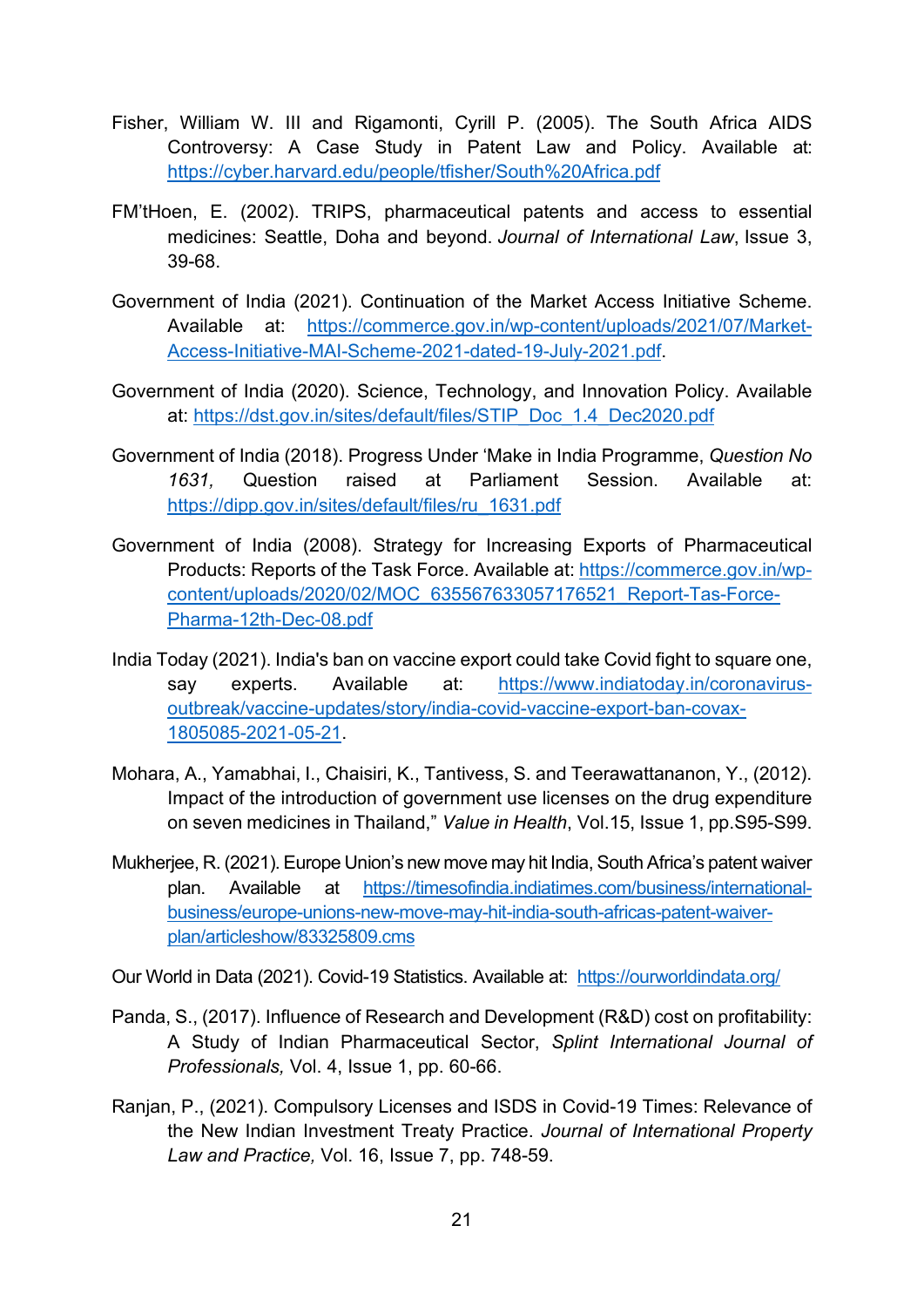- Raghunandan, D., (2021). Covid-19 and Oxygen Shortage in India, *Economic& Political Weekly*, Vol. LVI, No. 21, pp.8.
- Ray Chaudhuri, B., Bhattacharyya, S., and Chatterjee, S. (2019). Pharmaceutical Exports and Patents in India – An Empirical Investigation. *Working Paper No.*: EC-19-39, Indian Institute of Foreign Trade, New Delhi-Kolkata.
- Reddy, Prashant T and Rai, Yogesh (2021). Why intellectual property waiver for vaccines is not so IP hooray today. *The Economic Times*. Available at: [https://economictimes.indiatimes.com/opinion/et-commentary/why-intellectual](https://economictimes.indiatimes.com/opinion/et-commentary/why-intellectual-property-waiver-for-vaccines-is-not-so-ip-ip-hooray-at-all/articleshow/82438489.cms)[property-waiver-for-vaccines-is-not-so-ip-ip-hooray-at](https://economictimes.indiatimes.com/opinion/et-commentary/why-intellectual-property-waiver-for-vaccines-is-not-so-ip-ip-hooray-at-all/articleshow/82438489.cms)[all/articleshow/82438489.cms](https://economictimes.indiatimes.com/opinion/et-commentary/why-intellectual-property-waiver-for-vaccines-is-not-so-ip-ip-hooray-at-all/articleshow/82438489.cms)
- Sagonowksy, Eric (2020). Moderna won't enforce COVID-19 vaccine patents during pandemic. *Fierce Pharma*. Available at:

[https://www.fiercepharma.com/pharma/leading-vaccine-player-moderna-won](https://www.fiercepharma.com/pharma/leading-vaccine-player-moderna-won-t-enforce-patents-against-other-companies-during-pandemic)[t-enforce-patents-against-other-companies-during-pandemic](https://www.fiercepharma.com/pharma/leading-vaccine-player-moderna-won-t-enforce-patents-against-other-companies-during-pandemic)

- Sharma, Manoj (2021). Apart from Serum, Bharat Biotech, these 5 vaccine makers are India's hope against COVID-19. *Business Today*. Available at: [https://www.businesstoday.in/coronavirus/apart-serum-bharat-biotech-5](https://www.businesstoday.in/coronavirus/apart-serum-bharat-biotech-5-vaccine-makers-india-hope-against-covid-19/story/439231.html) [vaccine-makers-india-hope-against-covid-19/story/439231.html](https://www.businesstoday.in/coronavirus/apart-serum-bharat-biotech-5-vaccine-makers-india-hope-against-covid-19/story/439231.html)
- Sharma, Harikishan (2021). After adverse reaction, a change in dose: Free Covid Vaccines for all, only Centre to procure. *The Indian Express.* Available at: [https://indianexpress.com/article/india/pm-narendra-modi-address-free-jabs](https://indianexpress.com/article/india/pm-narendra-modi-address-free-jabs-centre-to-procure-covid-vaccines-7348171/lite/)[centre-to-procure-covid-vaccines-7348171/lite/](https://indianexpress.com/article/india/pm-narendra-modi-address-free-jabs-centre-to-procure-covid-vaccines-7348171/lite/)
- Sutter, Roland W., Lauren Platt, Ondrej Mach, Hamid Jafari, and R. Bruce Aylward (2014). The new polio eradication end game: rationale and supporting evidence. *The Journal of infectious diseases,* 210, pp. S434-S438.
- Syam, Nirmalya (2020). Intellectual Property, Innovation and Access to Health Products for COVID-19: A Review Measures taken by Different Countries. South Centre, *Policy Brief Number 80*. Available at: <https://www.southcentre.int/wp-content/uploads/2020/06/PB-80.pdf>
- Stevens, Philip and Nilanjan Banik (2020). Abolishing Pharmaceutical and Vaccine Tariffs to Promote Access. *Geneva Network Working Paper*. Available at: [http://www.test.oddly.co/gnetwork/wp-content/uploads/2020/07/2020-tariffs](http://www.test.oddly.co/gnetwork/wp-content/uploads/2020/07/2020-tariffs-on-pharmaceuticals.pdf)[on-pharmaceuticals.pdf](http://www.test.oddly.co/gnetwork/wp-content/uploads/2020/07/2020-tariffs-on-pharmaceuticals.pdf)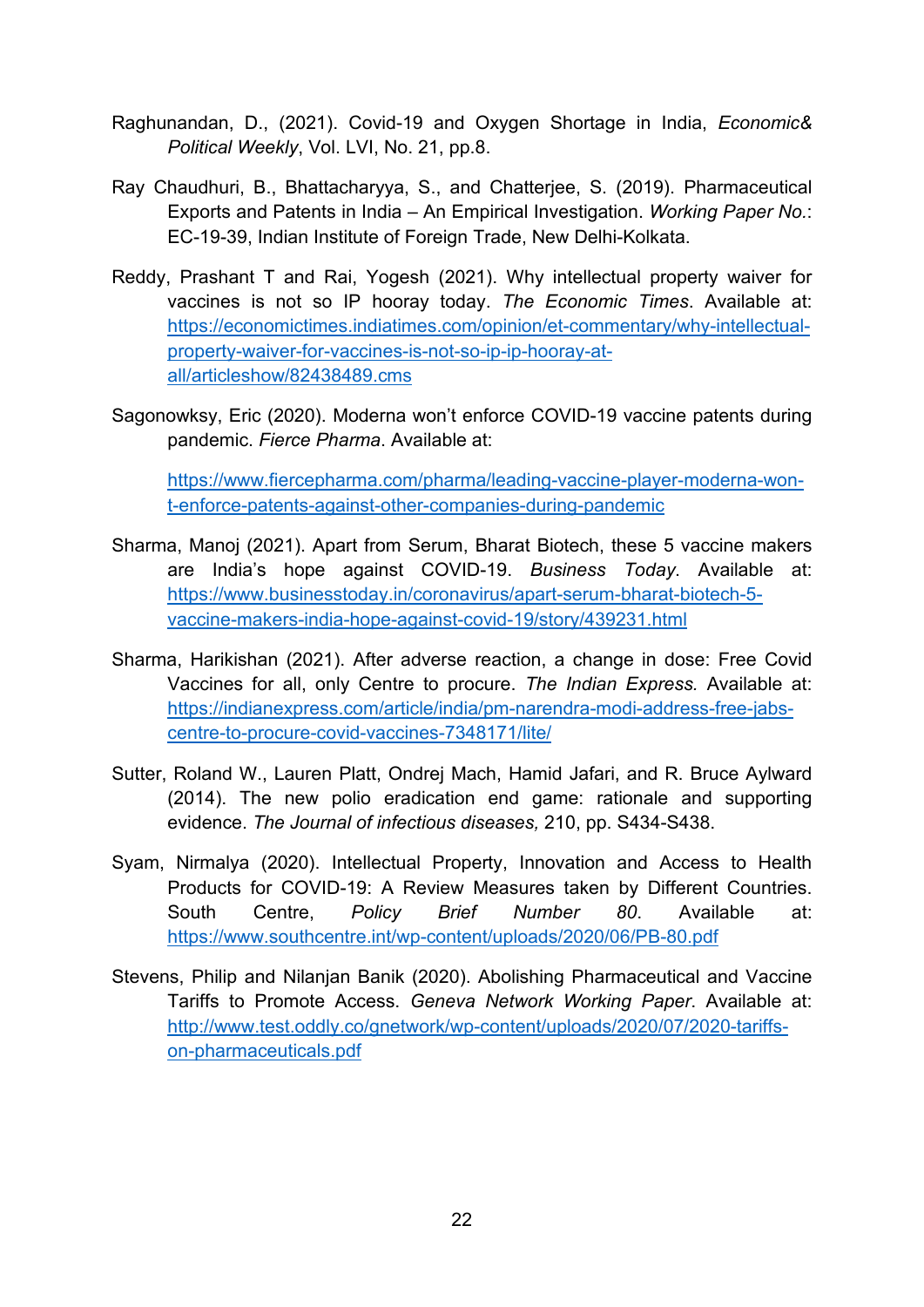# **Annex 1: Description of the products used for the analysis**

| <b>Active Pharmaceutical Ingredients (APIs)</b> |           |                                                                |  |  |  |
|-------------------------------------------------|-----------|----------------------------------------------------------------|--|--|--|
| SI.                                             | <b>HS</b> | <b>Description</b>                                             |  |  |  |
| No.                                             | Code      |                                                                |  |  |  |
| $\mathbf{1}$                                    | 293339    | Hydroxychloroquine                                             |  |  |  |
|                                                 |           |                                                                |  |  |  |
| $\overline{2}$                                  | 293349    | Hydroxychloroquine                                             |  |  |  |
| 3                                               | 293359    | Acyclovir, Piperazine Anhydrous for Anthelmintic Drugs         |  |  |  |
| 4                                               | 293399    | Hydroxychloroquine                                             |  |  |  |
| 5                                               | 293622    | Vitamin B1                                                     |  |  |  |
| 6                                               | 293625    | Vitamin B6                                                     |  |  |  |
| $\overline{7}$                                  | 293626    | Vitamin B12                                                    |  |  |  |
| 8                                               | 293627    | Vitamin C                                                      |  |  |  |
| 9                                               | 294190    | Neomycin, Rifampicin and Clindamycin Salts                     |  |  |  |
| 10                                              | 294200    | Diloxanide furoate, Cimetidine, Oxyclozanide, Famotidine,      |  |  |  |
|                                                 |           | Ornidazole, etc.                                               |  |  |  |
| <b>Formulation and Vaccines</b>                 |           |                                                                |  |  |  |
| SI.                                             | <b>HS</b> | <b>Description</b>                                             |  |  |  |
| No.                                             | Code      |                                                                |  |  |  |
| 1                                               | 300220    | All vaccines for human medicine, includingCOVID-19 vaccines    |  |  |  |
| $\overline{2}$                                  | 300420    | Formulations made of Chloramphenicol, Erythromycin and         |  |  |  |
|                                                 |           | <b>Clindamycin Salts</b>                                       |  |  |  |
| 3                                               | 300439    | Formulations made of Progesterone, Oestogen, etc.              |  |  |  |
| 4                                               | 300450    | Formulations made of Vitamin B1, B6, B12, Others Amino Acid /  |  |  |  |
|                                                 |           | Protein preparations with or without Vitamins, Spirulina, etc. |  |  |  |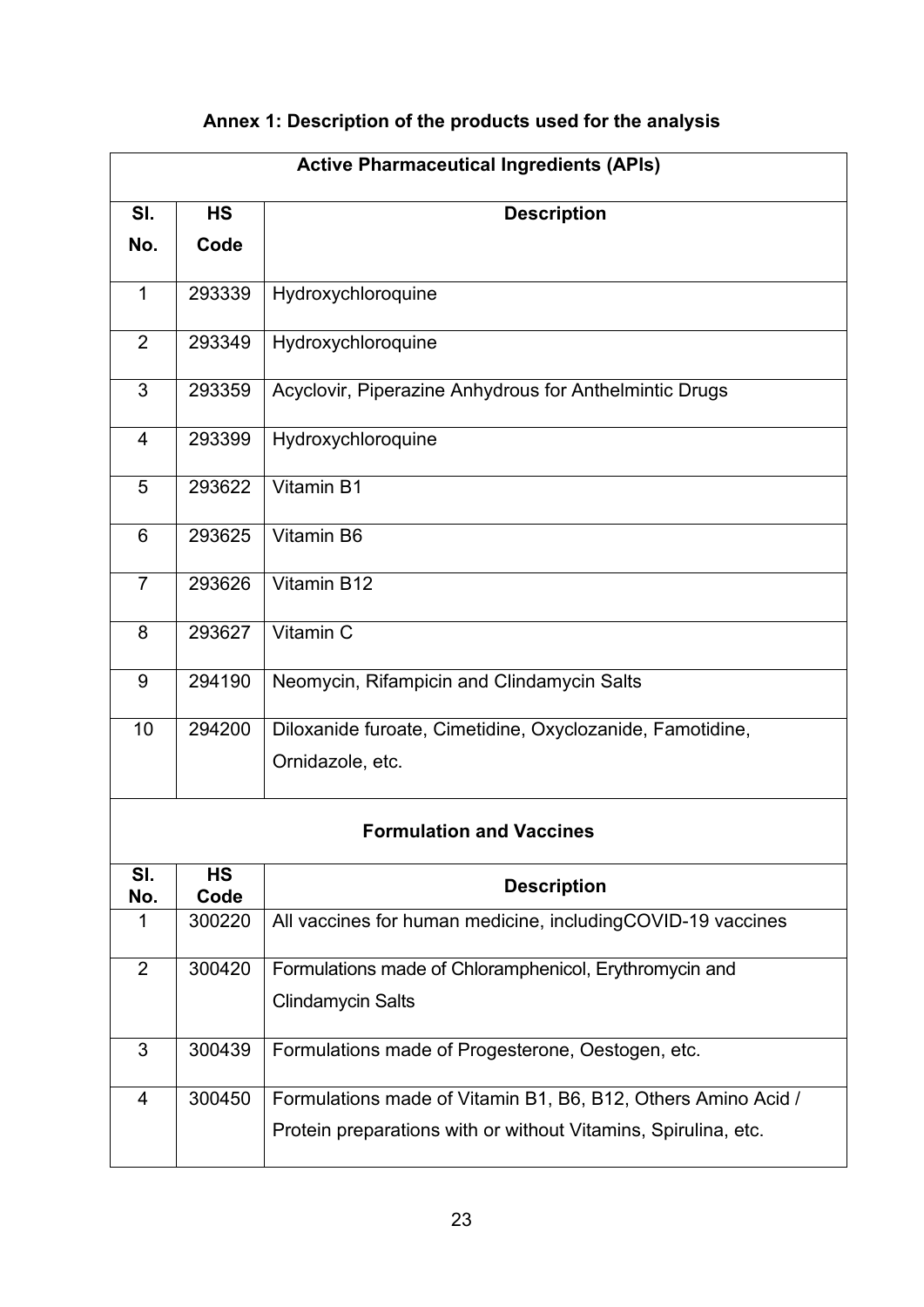| 5                                                                       | 300490         | Formulations made of Neomycin, Ornidazole, Metronidazole,             |  |  |  |
|-------------------------------------------------------------------------|----------------|-----------------------------------------------------------------------|--|--|--|
|                                                                         |                | Tinidazole, Acyclovir, Paracetamol, Amphotericin B, Amphotericin B    |  |  |  |
|                                                                         |                | (Liposomal), Hydroxychloroquine,                                      |  |  |  |
|                                                                         |                | Flourate/Furazolidone/Antibacterial, Anthelmintic, Tocilizumab, etc., |  |  |  |
|                                                                         |                | Antibacterial formulations, not elsewhere specified or included       |  |  |  |
|                                                                         |                |                                                                       |  |  |  |
| <b>Wearables (Raw Materials)</b>                                        |                |                                                                       |  |  |  |
| SI.                                                                     | <b>HS</b>      | <b>Description</b>                                                    |  |  |  |
| No.<br>$\mathbf 1$                                                      | Code<br>560311 | Non-Woven Fabrics other than 25-70 GSM                                |  |  |  |
|                                                                         |                |                                                                       |  |  |  |
| 2                                                                       | 560312         | Non-Woven Fabrics of 25-70 GSM                                        |  |  |  |
|                                                                         |                |                                                                       |  |  |  |
| 3                                                                       | 560314         | Non-Woven Fabrics other than 25-70 GSM                                |  |  |  |
| $\overline{4}$                                                          | 560391         | Non-Woven Fabrics other than 25-70 GSM                                |  |  |  |
|                                                                         |                |                                                                       |  |  |  |
| 5                                                                       | 560392         | Non-Woven Fabrics of 25-70 GSM                                        |  |  |  |
| 6                                                                       | 560393         | Non-Woven Fabrics other than 25-70 GSM                                |  |  |  |
|                                                                         |                |                                                                       |  |  |  |
| $\overline{7}$                                                          | 560394         | Non-Woven Fabrics other than 25-70 GSM                                |  |  |  |
| <b>Medical and Non-medical wearables (Final Products)</b>               |                |                                                                       |  |  |  |
| SI.                                                                     | <b>HS</b>      | <b>Description</b>                                                    |  |  |  |
| No.                                                                     | Code           |                                                                       |  |  |  |
| 1                                                                       | 392690         | Medical Coverall (PPE Kits), Nitrile / NBR Gloves                     |  |  |  |
| $\overline{2}$                                                          | 401511         | Surgical rubber or medical examination rubber gloves                  |  |  |  |
| 3                                                                       | 621790         | Medical Coverall (PPE Kits), N 95 Masks, Medical Coverall (PPE        |  |  |  |
|                                                                         |                | Kits),                                                                |  |  |  |
| 4                                                                       | 630790         | Non-Medical Coverall (PPE Kits), Face Shields, N 95 Mask              |  |  |  |
| 5                                                                       | 901850         | Medical Coverall (PPE Kits)                                           |  |  |  |
| Supporting Framework (Medical Test kits/ Instruments, apparatus used in |                |                                                                       |  |  |  |
| <b>Diagnostic Testing</b>                                               |                |                                                                       |  |  |  |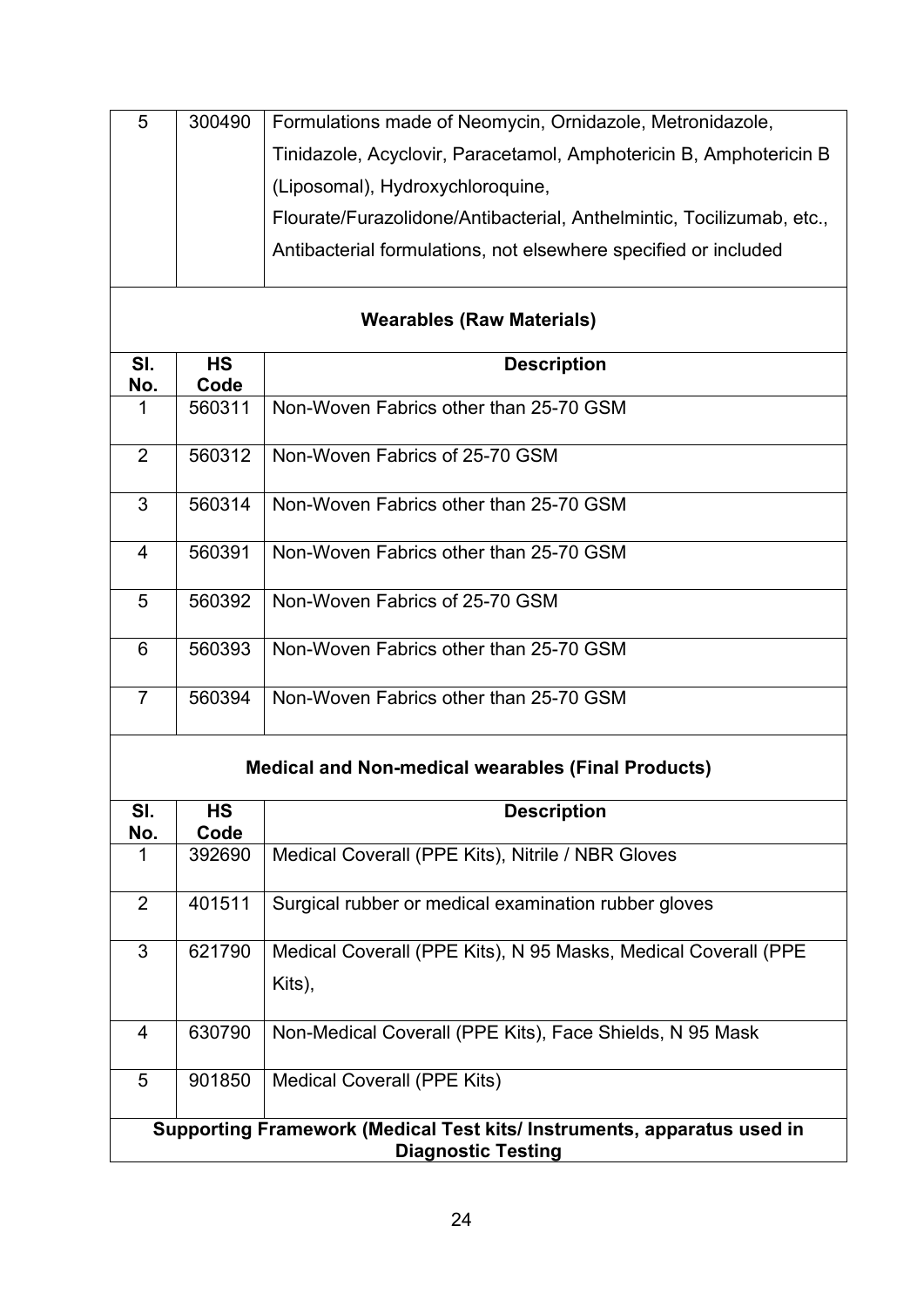| SI.<br>No.                                      | <b>HS</b><br>Code | <b>Description</b>                                                  |  |  |
|-------------------------------------------------|-------------------|---------------------------------------------------------------------|--|--|
| 1                                               | 300215            | COVID-19 Test kits (Blood, antisera, vaccines, toxins and cultures, |  |  |
|                                                 |                   | Swabs)                                                              |  |  |
| $\overline{2}$                                  | 380894            | Alcohol-based hand sanitiser and other disinfectant preparations    |  |  |
| 3                                               | 701010            | Glass containers for vaccines                                       |  |  |
| $\overline{4}$                                  | 701090            | Glass containers for vaccines                                       |  |  |
| 5                                               | 841990            | 15 ml Falcon tube or Cryovials                                      |  |  |
| <b>Disinfectants and sterilisation products</b> |                   |                                                                     |  |  |
| SI.<br>No.                                      | <b>HS</b><br>Code | <b>Description</b>                                                  |  |  |
| 1                                               | 300400            | <b>Alcohol based Sanitizers</b>                                     |  |  |
| $\overline{2}$                                  | 300491            | <b>Hand Sanitiser</b>                                               |  |  |
| 3                                               | 340130            | <b>Dettol Hand Sanitizers</b>                                       |  |  |
| 4                                               | 340200            | Ultra-moisturizing instant hand sanitizers                          |  |  |
| 5                                               | 380894            | Alcohol-based hand sanitiser                                        |  |  |
| <b>Medical devices and equipment</b>            |                   |                                                                     |  |  |
| SI.<br>No.                                      | <b>HS</b><br>Code | <b>Description</b>                                                  |  |  |
| 1                                               | 841920            | Machinery, plant or laboratory equipment (Autoclave)                |  |  |
| $\overline{2}$                                  | 901811            | Electrocardiograph                                                  |  |  |
| 3                                               | 901812            | <b>Ultrasound machines</b>                                          |  |  |
| 4                                               | 901819            | Multiparametric Patient Monitoring devices/Pulse oximeters          |  |  |
| 5                                               | 901839            | Medical and surgical instruments and apparatus                      |  |  |
| 6                                               | 901890            | <b>Intubation kit</b>                                               |  |  |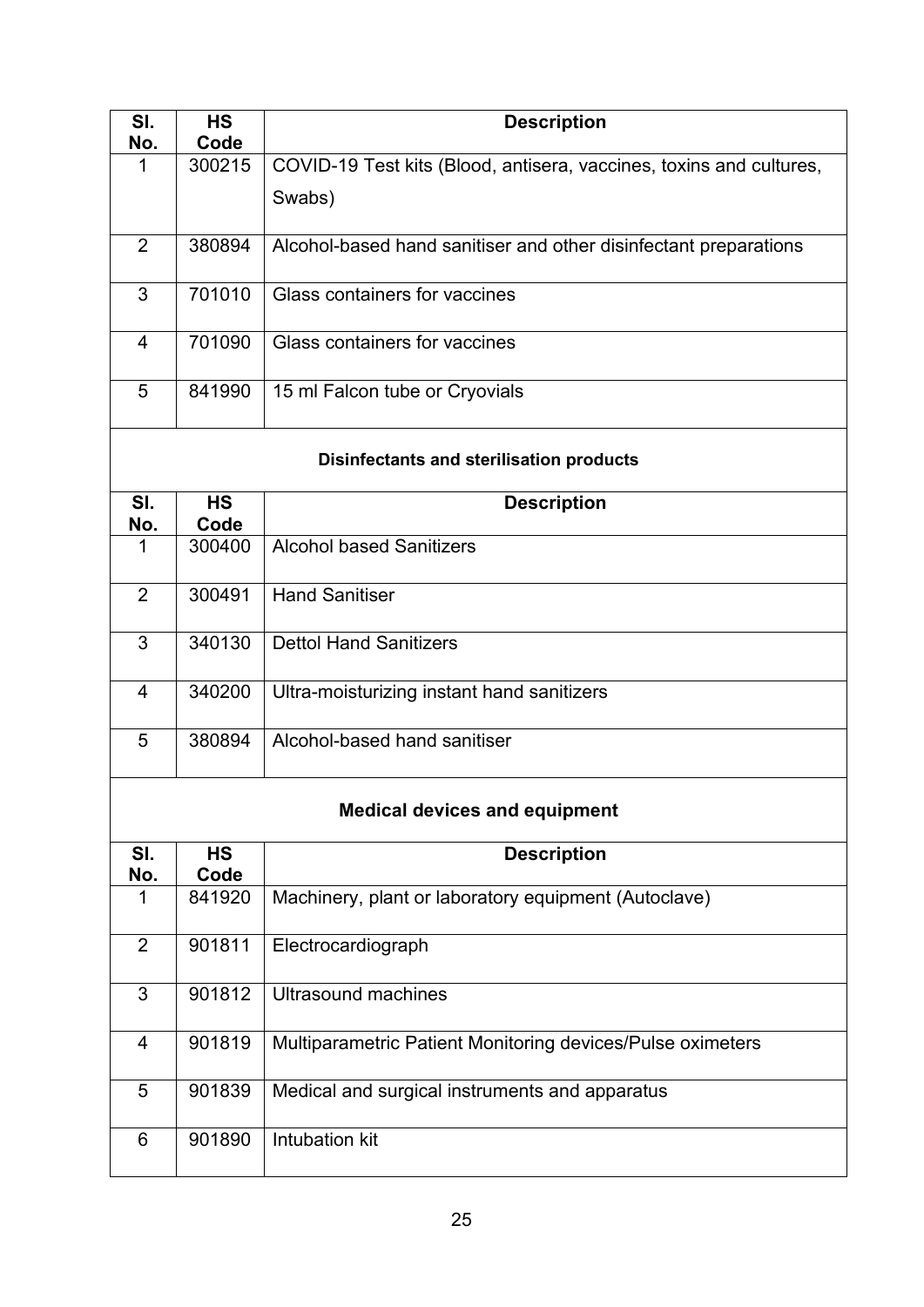|   | 901920 | Ventilators, Oxygen humidifiers / Flow Splitter/CPAP/BIPAP/Oxygen |
|---|--------|-------------------------------------------------------------------|
|   |        | concentrators, Oxygen Therapy, medical ventilators (artificial    |
|   |        | respiration apparatus)                                            |
| 8 | 902000 | Other breathing appliances and gas masks, excluding protective    |
|   |        | masks having neither mechanical parts                             |
| 9 | 902212 | Medical and surgical instruments and apparatus (CT Scanners)      |